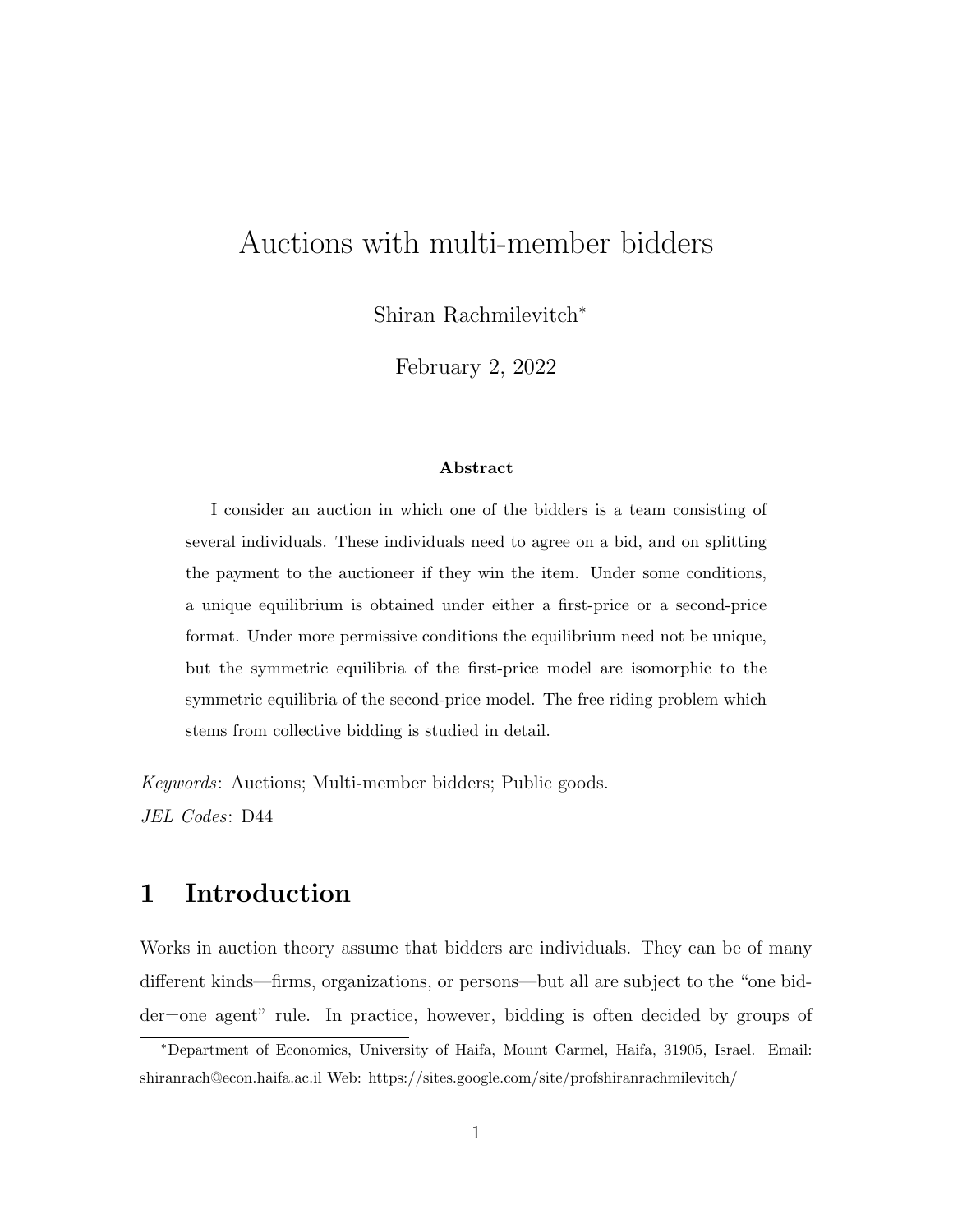agents. For example, when a multi-million-dollar firm decides on a bid, the decision is made by a group of individuals consisting of management, outside experts, or both. Thus, something is missing from the theory: the theory assumes that bidders are individuals, whereas in many real-life auctions they are not. My goal in the present paper is to address this lacuna and take a first step toward the understanding of auctions with multi-member bidders.

When some bidders are multi-member, bid-decisions involve not only the usual strategic considerations, but present additional challenges. These challenges may depend on the item being auctioned off, on the relationships between the agents who place a joint bid, and more. I consider the case where the agents placing a joint bid are ex ante symmetric, and the item up for sale is, from their standpoint, a public good; that is, either all of them win the item together, in which case they all enjoy it, or all lose. Examples of scenarios that fit into this framework range from small-scale instances, such as bidding on a TV set by a couple of roommates, to larger ones of a more commercial character. A recent real-world example of an auction with a multi-member bidder is the Israeli 5G spectrum auction that was carried out in the year 2020. This auction included several bidders, one of which was multi-member, comprising three telecommunication companies. The companies needed to decide on a bidding strategy, and each license they (jointly) won was available for each one of them to use. $<sup>1</sup>$ </sup>

I consider an auction environment with two bidders: one who is multi-member, and it comprises n symmetric individuals (players 1 through  $n$ ) and an additional bidder who is a single individual (player  $n + 1$ , the *regular bidder*). The two bidders compete in an auction for an indivisible item, and the valuations of all  $n + 1$ individuals are private and independent. From the regular bidder's standpoint, the

<sup>1</sup>Disclosure: I was involved in consulting to one of the operators in the 5G auction. The present paper is not related to this consulting. The models to be developed in the present paper are different from the 5G auction. The content of the present paper, which was developed exclusively by me, should not be attributed to anybody but myself.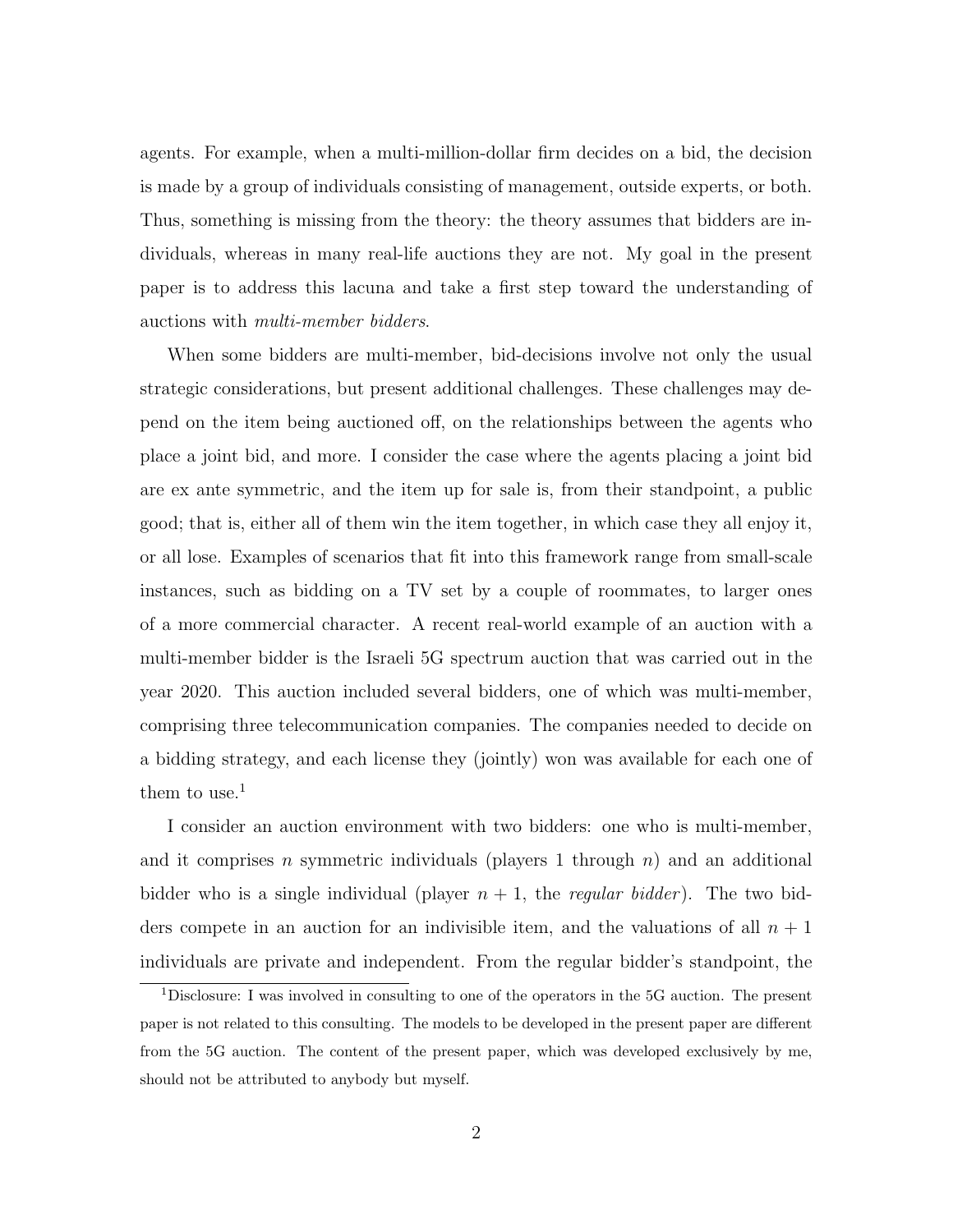auction is an ordinary auction. As for the multi-member bidder, hereafter  $MUMB<sub>z</sub><sup>2</sup>$ the situation looks as follows: given that players' valuations are  $(\theta_1, \dots, \theta_n)$ , if the MUMB wins the auction the payoff of player i is  $\theta_i - p_i$ , where  $p_i$  is the payment he contributes to cover the item's cost.<sup>3</sup> The MUMB's decisions are made via a mechanism to which players 1 through  $n$  send reports. The mechanism consists of a bid aggregation rule, A, and a cost sharing rule, s; player i sends a report (or bid)  $b_i \geq 0$ , the reports are sent simultaneously, and the bid submitted on behalf of the MUMB is  $A(b_1, \dots, b_n)$ ; if the auction is won, the cost is split between the players in proportions  $(s_1(b_1, \dots, b_n), \dots, s_n(b_1, \dots, b_n))$ .<sup>4</sup> I study several versions of this model, which differ in the assumptions made on  $A$ ,  $s$ , the auction format, and on outside competition (i.e., on the regular bidder). I start off with the following version.

The *second-price model* is such that:

- (I) The auction format is second-price (SPA);
- (II) The bid aggregation rule is the average rule:  $A(b_1, \dots, b_n) = \frac{1}{n} \sum_{i=1}^n b_i$ ;
- (III) Cost sharing is proportional to individual bids:  $\max\{b_1, \dots, b_n\} > 0 \Rightarrow$  $s_i(b_1, \dots, b_n) = \frac{b_i}{\sum_{j=1}^n b_j}.$
- (IV) Each MUMB member's valuation is distributed on  $[0, 1]$  according to some differentiable distribution  $F$ ; the regular bidder's valuation is distributed uniformly on [0, M], where M is large.<sup>5</sup>

The model has a unique equilibrium. This equilibrium is symmetric. I characterize the equilibrium and study its properties. In particular, I describe the relations

<sup>&</sup>lt;sup>2</sup>I use "MUMB" and "team" interchangeably.

<sup>3</sup>The value from not obtaining the item (and not paying anything) is zero.

<sup>&</sup>lt;sup>4</sup>Throughout, the word "bid" will be used in several senses. It will be used to denote an individual bid of player i—namely, his report to the mechanism—and to denote the actual bid (the MUMB's bid) that results from the reports. It will also be used to denote the regular bidder's bid.

<sup>5</sup>A concrete lower bound on M will be described later. This assumption implies that the team faces a sufficiently fierce competition. I discuss its importance in Subsection 2.1.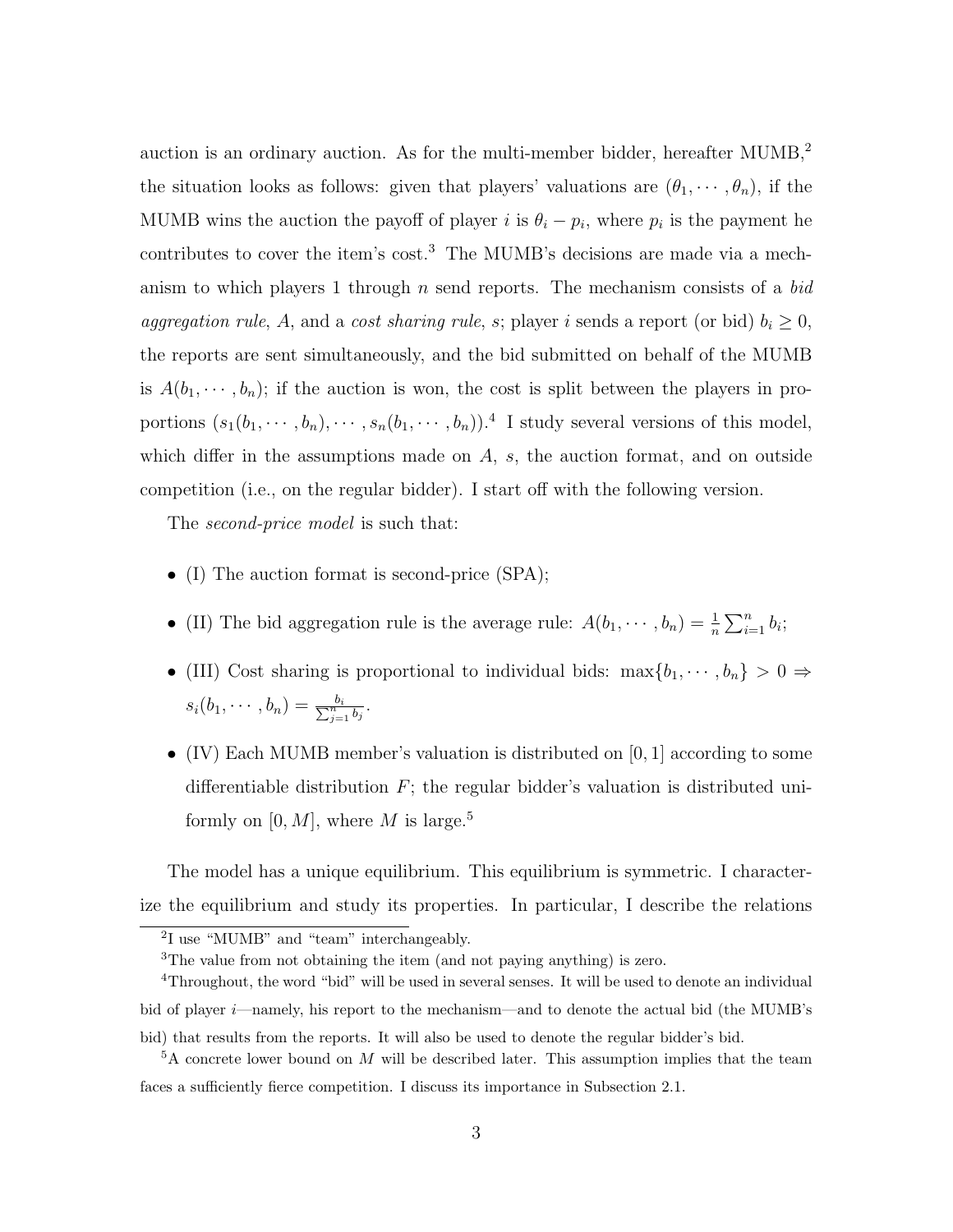between the team's size and the free riding problem that stems from collective bidding.

Next, I consider the *first-price model*, in which the auction format is first-price  $(FPA)$ , but the other assumptions,  $(II)-(IV)$ , are maintained. Whereas in the secondprice model the regular bidder is assumed to be optimizing—he reports his type truthfully—under the first-price format things are substantially more complicated. For this model, I assume that the regular bidder's bid is uniform over  $[0, M]$ . Thus, outside competition is given exogenously, and is not modeled as the behavior of an optimizing agent. Under this assumption, the first-price model has a unique equilibrium. This equilibrium is symmetric.

With  $\beta^{SPA}$  and  $\beta^{FPA}$  denoting the equilibrium bid functions for the two formats, the following holds:

$$
\beta^{FPA} = \frac{1}{2} \cdot \beta^{SPA}.
$$
 (1)

This relation is robust, in the sense that it holds under a variety of bid aggregation and cost sharing rules, not only under the ones described in (II) and (III). I will remark on this point later on; now, I turn to describing the equilibria that are characterized when bid-aggregation and cost-sharing are as in  $(II)-(III).<sup>6</sup>$ 

Under the second-price format, the equilibrium bid function,  $\beta^{SPA}$ , is continuous and piecewise linear, identically zero up until some cutoff, and then it becomes linearly increasing with slope equal to  $n$ . The function has this form regardless of the MUMB members' type distribution—this distribution only affects the value of the cutoff. This cutoff plays a key role in the analysis.

For  $n = 1$  the cutoff is zero, hence the bid function is the identity function; that is, the ordinary SPA's weak dominance equilibrium is a special case of the current model's equilibrium. For  $n \geq 2$  the cutoff is positive, so there are types to both of its sides.

 ${}^{6}$ To keep this Introduction at a reasonable length, I skip some of these equilibria's properties; these can be found in the subsequent sections.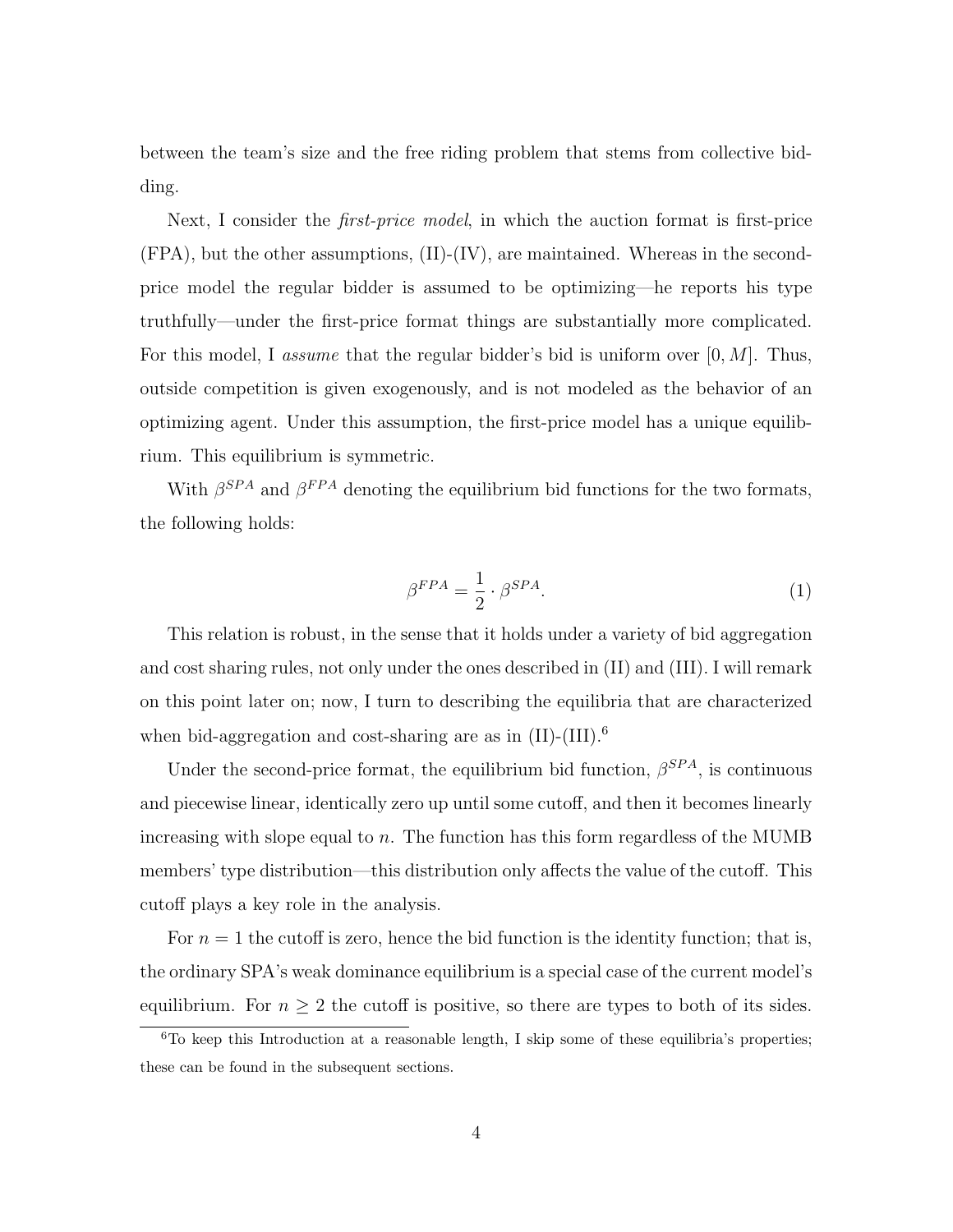Types below the cutoff free ride, hoping that their partners will submit sufficiently large bids, whereas types above the cutoff bid "aggressively"—their marginal bidding propensity is n. The aggressive bidding of the high types overshadows the low types' free riding, in the sense that the MUMB's expected bid is greater than the expected type (i.e., greater than the expected bid of a participant in the ordinary SPA).

The cutoff is increasing in  $n$ , which is intuitive: the more partners one has, the greater is the incentive to free ride. Moreover, the cutoff converges to one as  $n \to \infty$ . That is, in the limit, free riding assumes an extreme form, in which all types refrain from participation. For a given n, the cutoff is sandwiched between two bounds, and the lower bound is increasing in the type distribution's expectation. This is intuitive as well: if a MUMB member believes that each of his partners' types is expected to be large, then he also believes that they are likely to place high bids and therefore there is a high probability that the auction will be won even if he does not contribute. Despite the fact that free-riding is more of an issue as  $n$  gets large, both the MUMB's expected bid and its winning probability are increasing in  $n$ .

The second-price format facilitates the analysis because it makes it possible to ignore the regular bidder, as truthful type-reporting is a weakly dominant strategy for him. This, of course, is not true under a first-price format. In the first-price model, I maintain the assumption that the regular bidder's bid is uniform, but there is no claim that this uniformity is optimal for the regular bidder. Thus, outside competition is assumed to be given exogenously, and is not part of the equilibrium analysis.<sup>7</sup> Under this assumption, the first-price model has a unique equilibrium. The equilibrium is symmetric, and its bid function,  $\beta^{FPA}$ , satisfies (1). Therefore, it is piecewise linear and identically zero up until a cutoff—the same cutoff from the second-price model. Therefore, all the results concerning the cutoff continue to hold under the first-price format.

 $7$ Thus, in the first-price model I make no assumptions on the regular bidder's type distribution this distribution becomes irrelevant given the postulated (and not derived) behavior.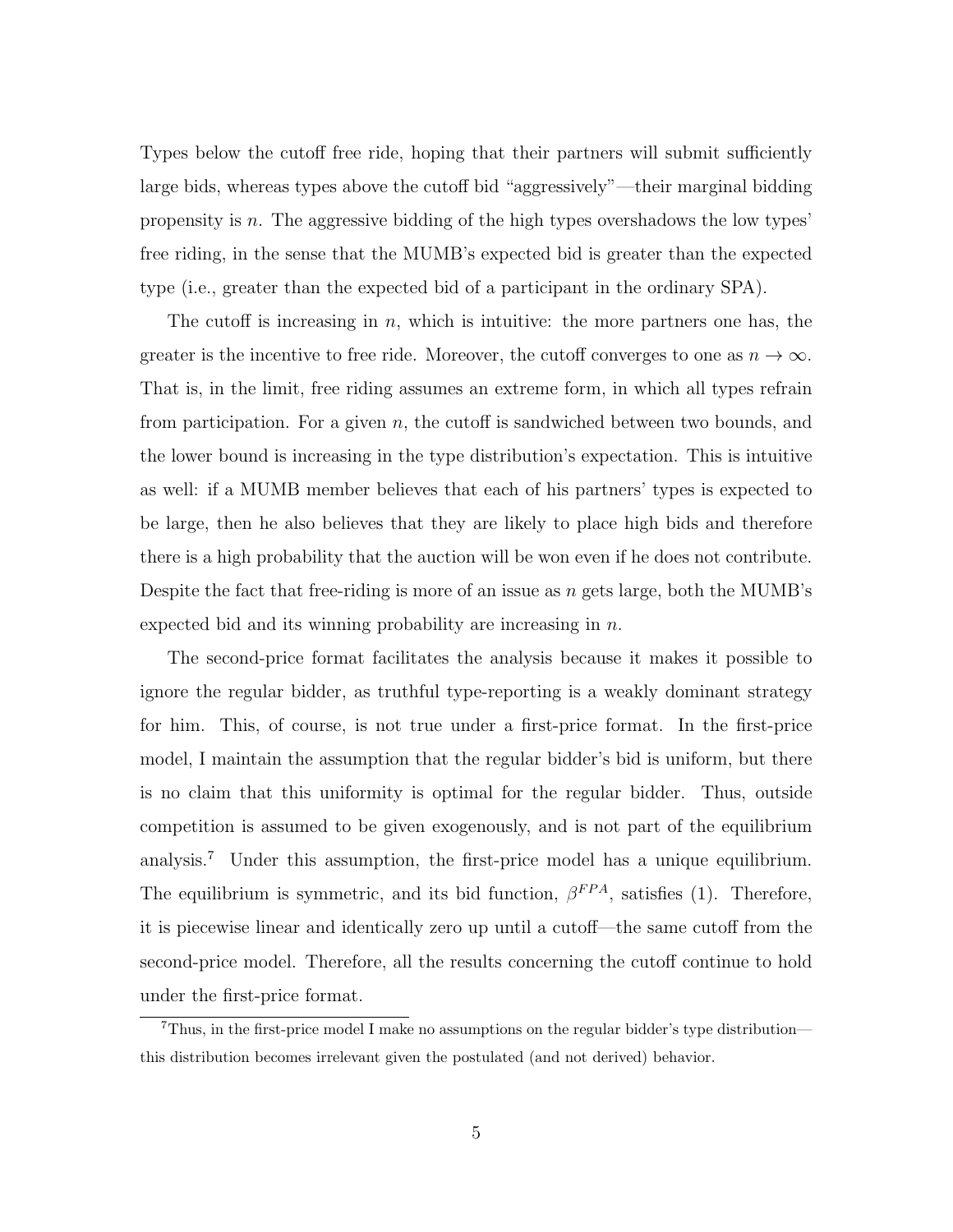Next, I turn to a general version of the model, where the bid aggregation and cost sharing rules are general (i.e., not restricted to be the ones described in (II)-(III)) and where outside competition is distributed according to an arbitrary (differentiable) distribution, not necessarily uniform. In this general set-up, and under either of the auction formats, a symmetric equilibrium exists. Qualitatively, it is similar to the equilibria that were characterized under assumptions  $(II)-(IV)$ : the bid function is identically zero on an interval of low types, and then it is positive-valued and strictly increasing. Under some extra assumptions, the isomorphism between the auction formats described in (1) continues to hold; specifically, it holds if outside competition is uniform over a sufficiently large support, the cost-sharing rule is homogeneous of degree 0, and the bid-aggregation rule is homogeneous of degree 1. However, in the general set-up, equilibrium need no be unique.

I end the paper with an example for this non-uniqueness where, in addition to a symmetric equilibrium, there exists an equilibrium in which only one MUMB member participates in active bidding and everybody else free ride. I call this phenomenon complete free riding. An equilibrium with complete free riding can be sustained only if the MUMB members' types are likely to be large, else the designated abstainers will find it profitable to intervene by reporting positive bids. In particular, I show that when the auction format is second-price, complete free riding is impossible if the type distribution is first-order stochastically dominated by the uniform distribution.

The rest of the paper is organized as follows. Subsection 1.1 reviews the literature. In Sections 2 and 3 I consider the second- and first-price models under assumptions (II)-(IV). Section 4 considers the more general version of the models, and Section 5 is dedicated to complete free riding. Section 6 concludes, and proofs that are omitted from the main text appear in the appendix.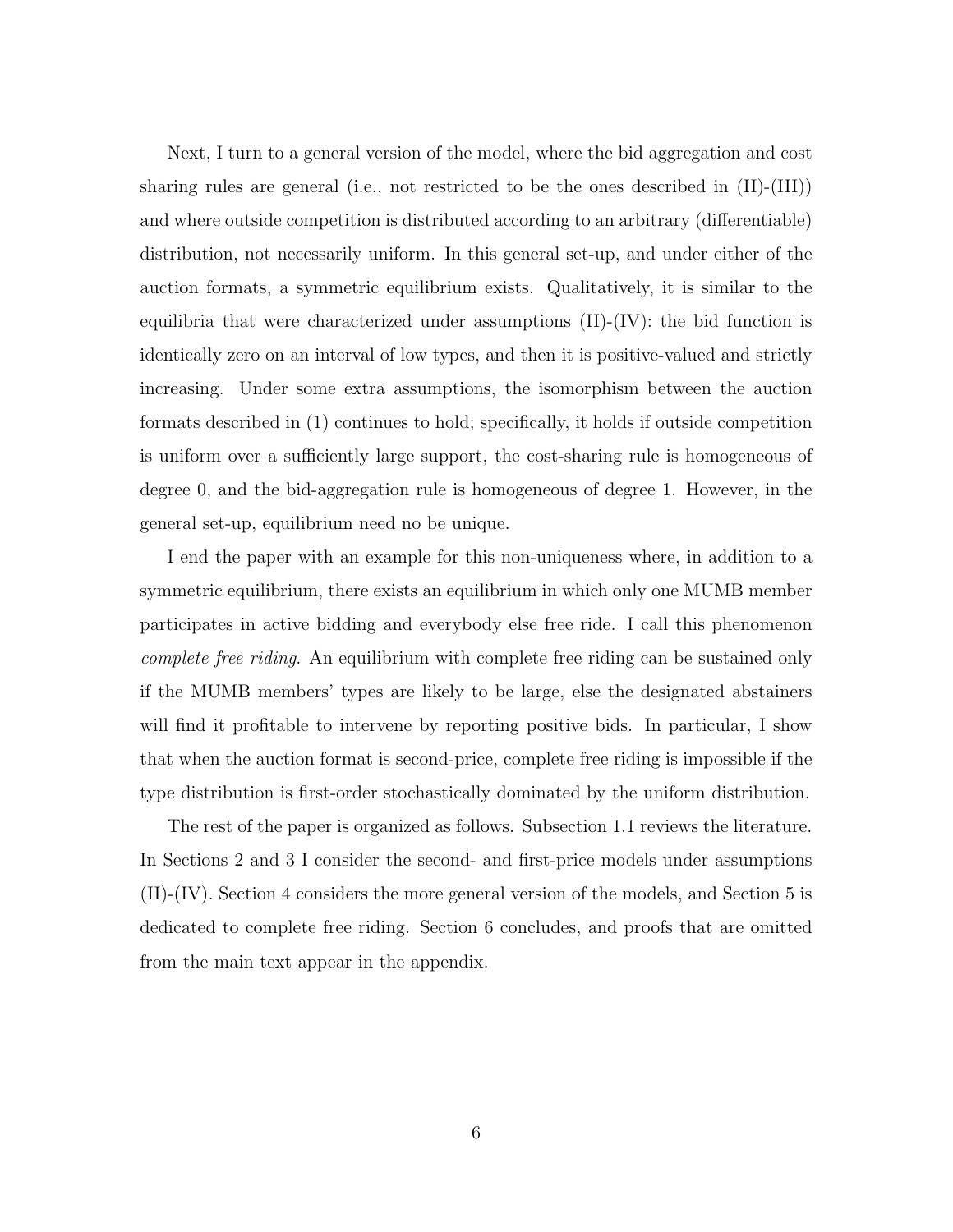#### 1.1 Literature

At a general level, the paper is related to the literature about games that are played by teams. This literature, however, is almost exclusively experimental.<sup>8</sup> A recent exception is Kim et al. (2021), where a theoretical model of team play is studied. In that model, all team members enjoy the same payoff, and they only differ in their ex ante estimate of this payoff. The members' estimates are aggregated via an exogenous rule, to produce the team's action. Thus, there are two important differences with respect to the present paper. First, in Kim et al. (2021) preferences are common, whereas here values are private and independent. Second, in Kim et al. (2021) there is no strategic interaction between team members, whereas here the inter-team interaction is what the paper is all about.<sup>9</sup>

From the existing literature, the model which is closest to the ones studied here is that of private funding of public goods via a subscription game. In a subscription game, agents simultaneously make contributions, the public good is provided if the sum of contributions exceeds the good's cost, and otherwise the contributions are refunded.<sup>10</sup> An important difference between this game and my setting is that in the subscription game each agent pays his own contribution when the good is supplied, so when the good is supplied the sum of payments equals the sum of contributions, which may exceed the good's cost.

From the subscription game literature, the work which is closest to the present paper is by Barbieri and Malueg (2010), in which the public good's cost is stochas-

 $8$ See, e.g., Charness and Sutter (2012) and Kugler et al. (2012). Experimental papers on team bidding include Cox and Hayne (2006) and Sutter et al. (2009).

 ${}^{9}$ In subsection 2.1 of their paper Kim et al. write: "Because it is a common value problem for the team, there is an implicit assumption of sincere reporting." A similar approach is taken in an earlier paper by Duggan (2001), where groups of players aggregate their actions via social choice rules, with no strategic issues involved in the aggregation.

<sup>&</sup>lt;sup>10</sup>The term "subscription game" is due to Admati and Perry  $(1991)$ , who studied a complete information version of this game.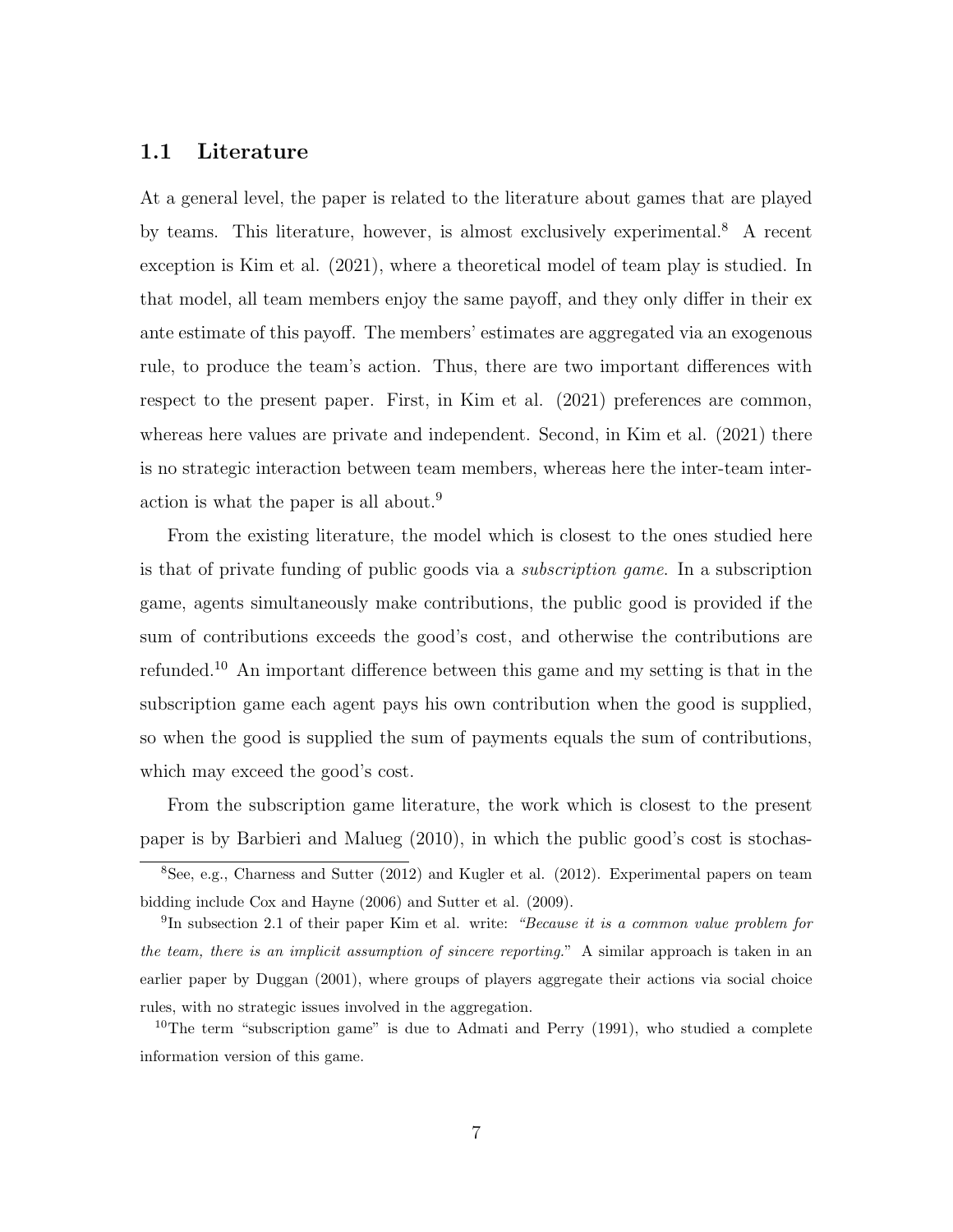tic. In their model, valuations are private and independent, and when player  $i$  with valuation  $v_i$  contributes x and all others follow the strategies  $\{s_j(\cdot)\}_{{j\neq i}}$ , player i's expected utility is  $(v_i - x)Pr(x + \sum_{j \neq i} s_j(v_j) \geq c)$ , where c is the stochastic production cost. This expression can be re-written as  $(v_i - x)Pr(\frac{x + \sum_{j \neq i} s_j(v_j)}{n} \geq \bar{c})$  where  $\bar{c}\equiv \frac{c}{n}$  $\frac{c}{n}$ . That is, the expression can be re-written such that the winning probability,  $Pr(\frac{x+\sum_{j\neq i} s_j(v_j)}{n} \geq \overline{c})$ , is analogous to the one derived from the the average bid aggregation rule, and the random variable  $\bar{c}$  plays the role of the regular bidder's bid. However, cost sharing is substantially different from the one assumed in my setting.<sup>11</sup>

In the theoretical literature on auctions, the topic of team bidding is understudied. The literature on collusion can be seen as somewhat relevant, to the extent that the MUMB is viewed as a cartel. However, it is not a cartel in the ordinary sense of the word. First, at the conceptual level, the MUMB is an organic unit, not a fictitious construct the purpose of which is to advance the goals of its individual members. At the operational level, collusion in one-shot auctions is typically based on transfers between the colluding agents, which are required because the cartel allocates the won item to one of its members, and the others need to be compensated for leaving the auction empty-handed (see, e.g., McAfee and McMillan 1992).<sup>12</sup> Here, by contrast, transfers are not available, and the losers-compensation issue is irrelevant, because when the MUMB wins the auction, all of its members win together. Another context in which team members win together or lose together is that of group contests (see, e.g., Kobayashi and Konishi 2021 and the references therein). There, however, the focus is typically on moral hazard (members exert unobservable effort), and less on adverse selection, which is the main focus in the auction setting.

<sup>&</sup>lt;sup>11</sup>In Barbieri-Malueg, each person's contribution (when the good is being supplied) is independent of the others' behavior; in my setting—under both SPA and FPA—the individual's payment does depend on the others' behavior.

 $12$ In a repeated game, continuation play can substitute for money transfers; see, e.g., Athey and Bagwell (2001), Skrzypacz and Hopenhayn (2004), and Rachmilevitch (2013).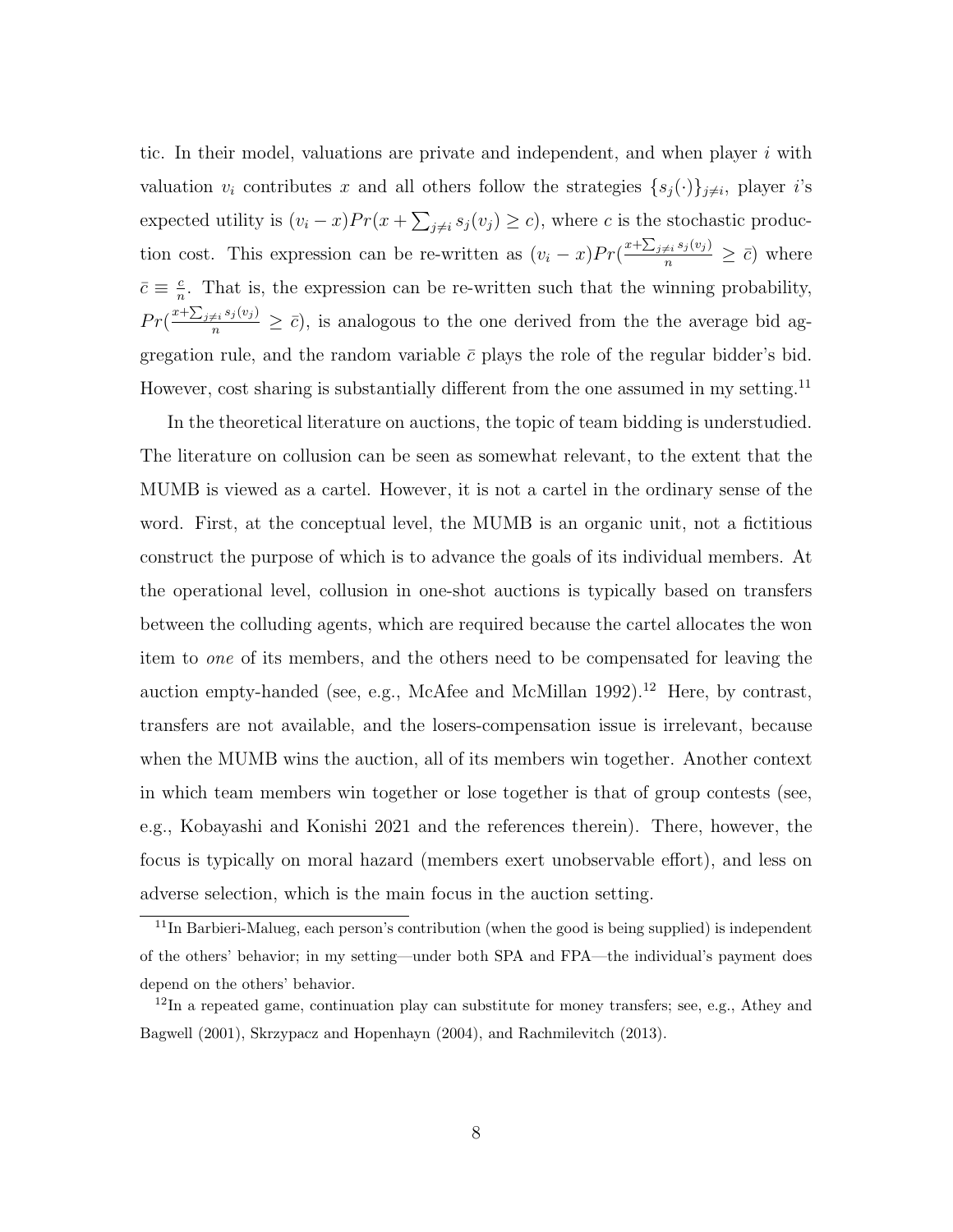#### 2 The second-price model

The model's description was given in the previous section, in  $(I)$ - $(V)$ , and for brevity I will not repeat it. The valuation, or type, of each player (a MUMB member) is distributed on  $[0, 1]$  according to the cumulative distribution function  $F$ , whose density is  $f = F'^{13}$  Types are private and independent.<sup>14</sup> The expected type is  $\mathbb{E}(\theta) \equiv \int_0^1 t f(t) dt$ . A (pure) strategy for player *i* is a bid function  $\beta_i : [0, 1] \to \mathbb{R}_+$ . An equilibrium means a profile of bid functions,  $(\beta_1, \dots, \beta_n)$ , that forms a Bayes-Nash equilibrium.

**Theorem 1.** Suppose that  $M \geq 2n^2$ . Then the second-price model has a unique equilibrium. The equilibrium,  $(\beta_1, \cdots, \beta_n)$ , is symmetric:  $\beta_1 = \cdots = \beta_n = \beta^{SPA}$ . The bid function  $\beta^{SPA}$  is given by:

$$
\beta^{SPA}(\theta) = \begin{cases} 0 & \text{if } \theta \le a \\ n\theta - na & \text{otherwise,} \end{cases}
$$
 (2)

where a is the unique solution to:

$$
a = \frac{n-1}{n+1} \cdot (\int_{a}^{1} tf(t)dt + aF(a)).
$$
\n(3)

The bid function has this continuous piecewise linear form independent of the MUMB's members type distribution.<sup>15</sup> Note that for  $n = 1$  the corresponding cutoff is  $a = 0$ , hence the above formulas generalize the dominant strategy equilibrium of the ordinary SPA. Similarly to the ordinary SPA, the equilibrium is such that no player pays more than his valuation. To see this, note that the maximum that the MUMB may end up paying if it wins with the bid  $\frac{\sum_j \beta_j^{SPA}(\theta_j)}{n}$  $\frac{\sum_j \beta_j^{SPA}(\theta_j)}{n}$  is  $\frac{\sum_j \beta_j^{SPA}(\theta_j)}{n}$  $\frac{(\nu_j)}{n}$ , hence player *i*'s payment is bounded by  $\frac{\beta_i^{SPA}(\theta_i)}{S^{SPA}(A)}$  $\frac{\beta_i^{SPA}(\theta_i)}{\sum_j \beta_j^{SPA}(\theta_j)} \cdot \frac{\sum_j \beta_j^{SPA}(\theta_j)}{n} = \frac{\beta_i^{SPA}(\theta_i)}{n} = \max\{0, \theta_i - a\}.$ 

 $13$ In Section 5 I will assume that F is twice differentiable.

<sup>&</sup>lt;sup>14</sup>They are also independent of the regular bidder's type (which is uniform on  $[0, M]$ ). The regular bidder reports his type truthfully.

<sup>&</sup>lt;sup>15</sup>The distribution does influence, however, the value of the cutoff  $a$ , as seen in (3).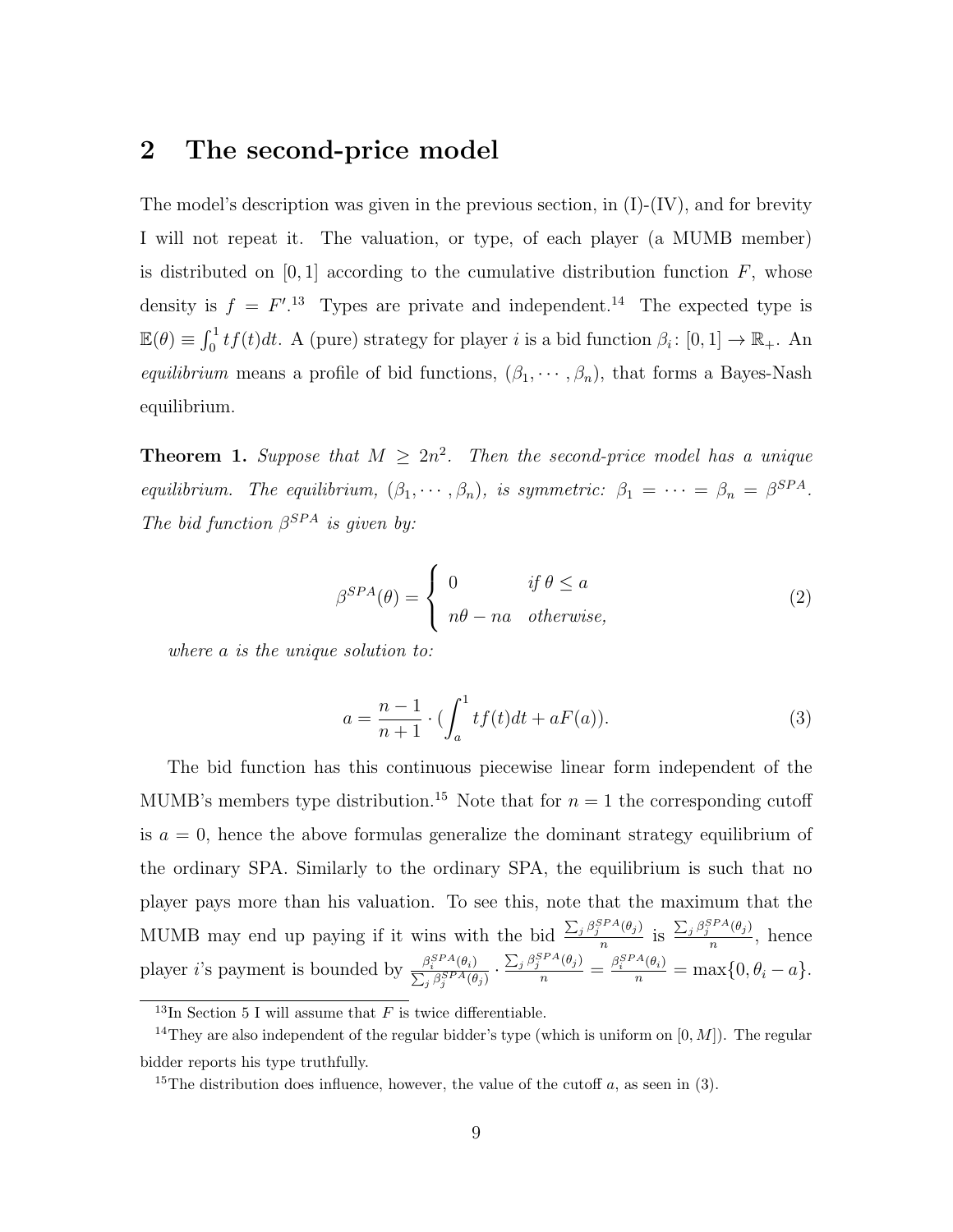The equilibrium shares similar features with the one obtained by Barbieri and Malueg (2010) for their subscription game. Under the assumption of a uniformly distributed cost (which is analogous to a regular bidder with a uniform valuation), their equilibrium contribution-function is continuous, and, like  $\beta^{SPA}$ , its graph consists of two linear segments: the first is flat at the level zero and the second is increasing. However, whereas the slope of  $\beta^{SPA}$ 's increasing part is n, that of the Barbieri-Malueg function is independent of the number of players. Another point of similarity is that the expected bid/expected contribution appear in the cutoff up to which the function is flat. Finally, when  $n = 2$  the cutoffs of the two models coincide: both equal  $3-2$ √ 2 in this case.

In equilibrium, types below the cutoff  $\alpha$  free ride—they refrain from bidding, hoping that their partners' types be sufficiently large, in which case the auction will be won (with a high probability), but they will not be asked to contribute. Since the cutoff a is associated with free riding in this way, one would expect it to depend positively on n. The following result, which summarizes the relations between n and the cutoff, shows that this is indeed the case; in its statement,  $a_n$  denotes the cutoff corresponding to a MUMB of cardinality n.

**Proposition 1.** The cutoff  $a_n$  satisfies the following:

- 1.  $a_n$  is strictly increasing in n.
- 2.  $lim_{n\to\infty}a_n=1$ .
- 3.  $\left(\frac{n-1}{n+1}\right) \mathbb{E}(\theta) \leq a_n \leq \frac{n-1}{n}$  $\frac{-1}{n}$  for all  $n \geq 1$ .

The intuition behind the lower bound in part 3 is that if a MUMB member believes that his partners' types are expected to be large, then he also believes that they are likely to place high bids and therefore there is a high probability that the auction will be won even if he does not contribute.<sup>16</sup> For the same reason, one would

<sup>&</sup>lt;sup>16</sup>Additionally, the lower bound is increasing in  $n$ , and the intuition for that is obvious.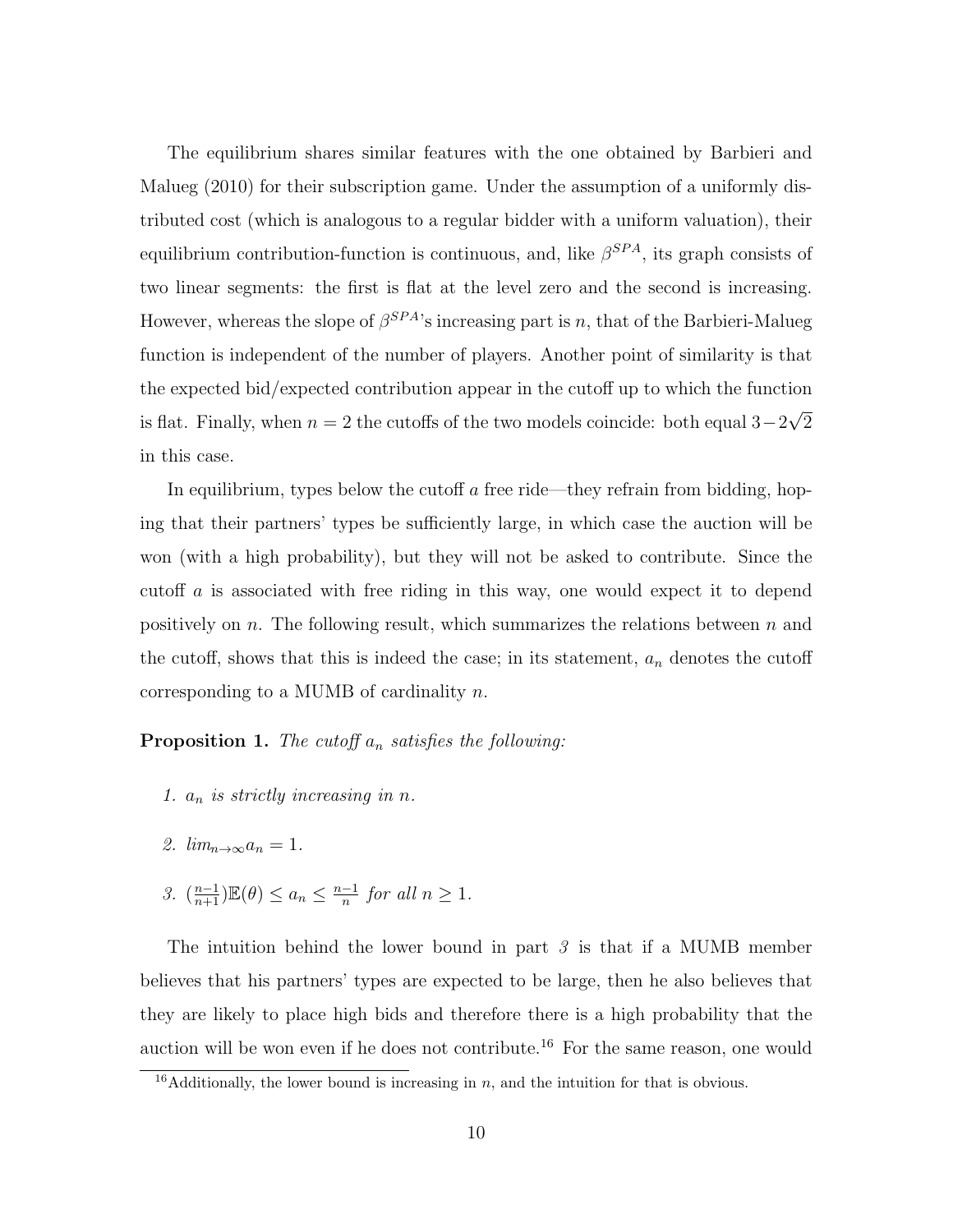expect the cutoff to increase under first-order stochastic dominance. To establish this monotonicity, the following result, which is of independent interest, will be useful.

**Proposition 2.** Let  $n = 2$ . In the second-price model, the equilibrium-expected-utility of a MUMB member with type  $\theta$  is:

$$
\pi^*(\theta) = \begin{cases} \frac{2a\theta}{M} & \text{if } \theta \le a\\ \frac{1}{M}[\frac{1}{2}(\theta^2 - a^2) + \theta a + a^2] & \text{otherwise.} \end{cases}
$$
(4)

Similarly to the role it plays in  $\beta^{SPA}$ 's formula, the type distribution affects equilibrium payoffs only through the cutoff a. For  $a = 0$  the formula boils down to  $\pi^*(\theta) = \frac{\theta^2}{2\lambda}$  $\frac{\theta^2}{2M}$ , which is the expected payoff of a participant in an ordinary 2-bidder second-price auction, whose type is  $\theta$  and whose opponent's type is distributed uniformly over [0, M]. Namely, when one plugs the  $n = 1$ -cutoff in the  $n = 2$ -formula, the  $n = 1$ -payoff obtains.<sup>17</sup>

Based on Proposition 2, the following result can now be proved.

**Proposition 3.** Let  $n = 2$  and consider two copies of the second-price model one with the type distribution  $F$  and one with  $G$ , where  $F$  first-order stochastically dominates G. Let  $a^z$  be the cutoff corresponding to  $z \in \{F, G\}$ . Then  $a^F \ge a^G$ .

*Proof.* Assume by contradiction that  $a^F < a^G$ . Let  $\pi^z$  the expected-utility function under  $z \in \{F, G\}$ . Consider  $\theta < a^F$ . By Proposition 2,  $\pi^F(\theta) < \pi^G(\theta)$ . Therefore, the winning probability under  $F$  is smaller than the corresponding probability under G. By the shape of the bid function  $\beta^{SPA}$ , the win-probability under F is:

$$
\int_{a^F}^{1} (t - a^F) f(t) dt = \int_{a^F}^{1} t f(t) dt - a^F (1 - a^F).
$$

Applying integration by parts to the RHS's first terms yields that the probability is  $1 - a^F F(a^F) - \int_{a^F} F(t) dt - a^F (1 - F(a^F)) = 1 - a^F - \int_{a^F} F(t) dt$ . Therefore  $1 - a^F - \int_{a^F} F(t)dt < 1 - a^G - \int_{a^G} G(t)dt$ , hence:

<sup>&</sup>lt;sup>17</sup>Note, however, that when  $n = 2$  the cutoff cannot be zero, by part 3 of Proposition 1.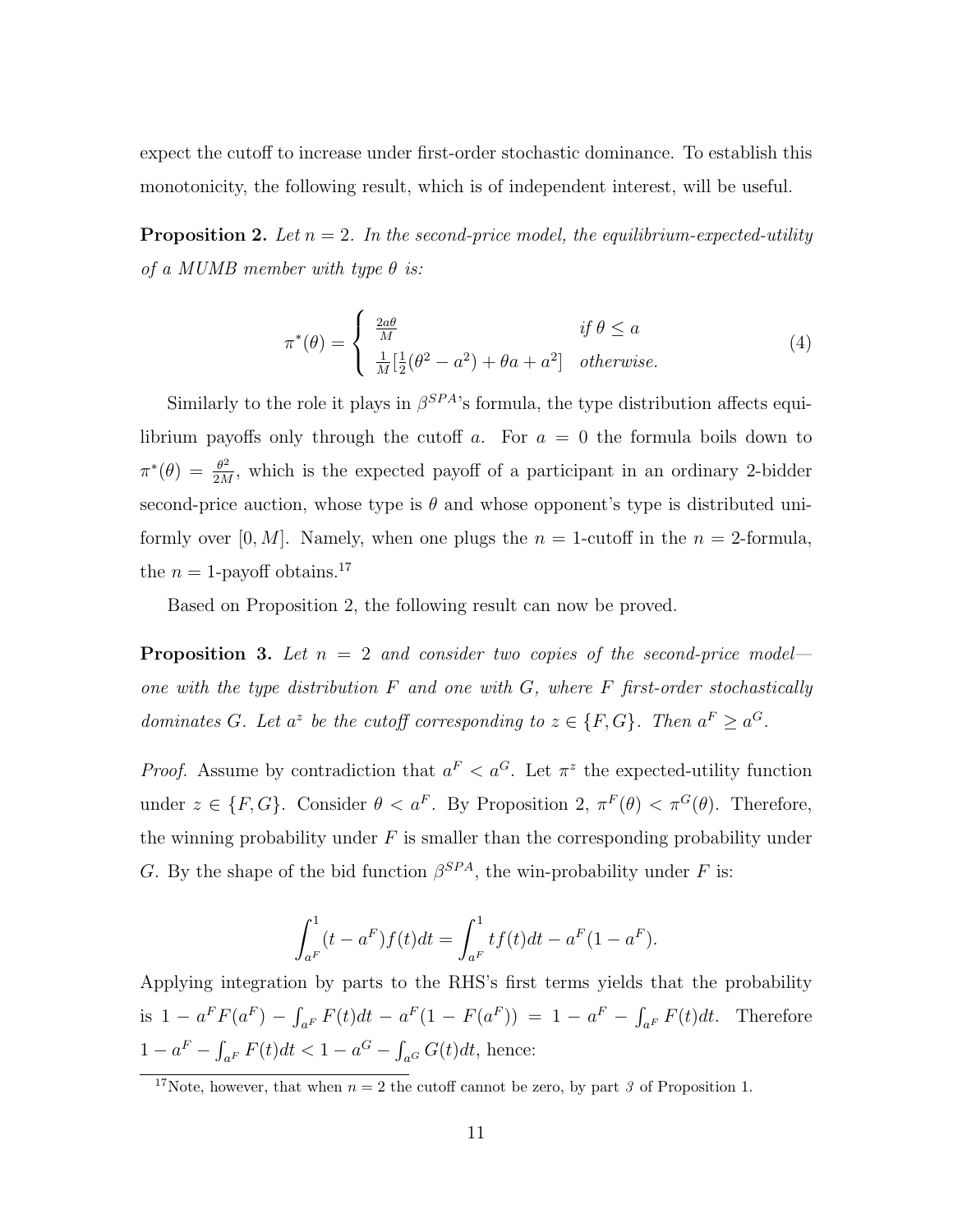$$
a^G - a^F < \int_{a^F} F(t)dt - \int_{a^G} G(t)dt \le \int_{a^F} G(t)dt - \int_{a^G} G(t)dt \le \int_{a^F}^{a^G} G(t)dt,
$$
\ncontradiction

a contradiction.

Under a strengthening of first-order stochastic dominance, a similar conclusion obtains for  $n \geq 3$ . This is the content of the following result, in the statement of which  $a(F, n)$  denotes the cutoff when the type distribution is F and the MUMB's cardinality is n.

**Proposition 4.** Let  $n \geq 3$  and suppose that:

- 1. F first-order stochastically dominates  $G$ ;
- 2.  $\int_{\frac{n-1}{n}}^{1} F(t)dt < \int_{\frac{n-1}{n}}^{1} G(t)dt$ ; and
- 3.  $a(F, 2) > a(G, 2)$ .
- Then  $a(F, n) > a(G, n)$ .

Types above the cutoff bid aggressively—their marginal bidding propensity is  $n$ . The reason for this behavior is twofold: first, because the bid aggregation rule splits the individual reports by  $n$ ; and second, in order to compensate for the possible presence of free riding partners. It turns out that the high-types effect dominates the low types' free-riding, and it becomes more and more pronounced as n increases. This is the content of the following result, in the statement of which  $\beta_n^{SPA}$  denotes the equilibrium bid function corresponding to a MUMB of cardinality  $n$ .

**Proposition 5.**  $\mathbb{E}(\beta_n^{SPA})$  is strictly increasing in n.<sup>18</sup>

Note that, a priori, it is not obvious why  $n$  should have the aforementioned effect. On the one hand, bidding becomes cheaper as n increases (increasing an individual report by  $\Delta$  impacts the collective bid only by  $\frac{\Delta}{n}$ , but on the other hand the greater number of partners increases the incentives to abstain.

<sup>&</sup>lt;sup>18</sup>Since  $\mathbb{E}(\beta_1^{SPA}) = \mathbb{E}(\theta)$ , the result implies that  $\mathbb{E}(\beta_n^{SPA}) > \mathbb{E}(\theta)$  for all  $n \geq 2$ .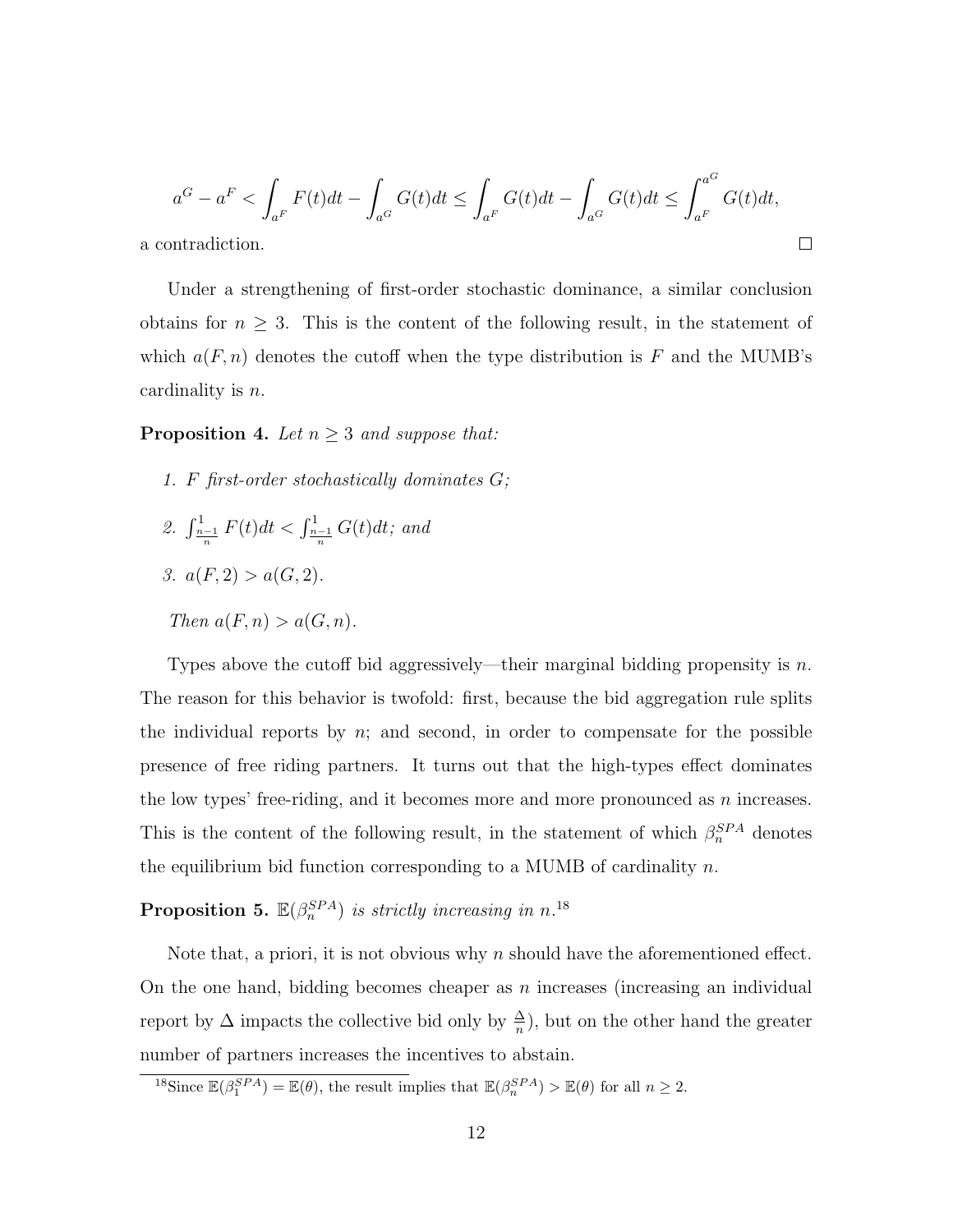*Proof.* By (2),  $\mathbb{E}(\beta_n^{SPA}(\theta)) = n \int_a^1 t f(t) dt - na(1 - F(a))$ , and by (3) this expression is equal to  $\frac{2na}{n-1}$ . By (3):

$$
a = \frac{n-1}{n+1} \left( \int_a^1 t f(t) dt + aF(a) \right),
$$

hence:

$$
\frac{2na}{n-1} = \frac{2n}{n+1} \left( \int_a^1 t f(t) dt + aF(a) \right) = \frac{2n}{n+1} (1 - \int_a^1 F(t) dt).
$$

The result follows from the fact that the term in the parentheses is increasing in  $\Box$  $a$ .

A related property is that the MUMB's winning probability increases in  $n$ .

**Proposition 6.** The probability that the MUMB wins the auction is  $\frac{2na}{(n-1)M}$ .

Proof. With u denoting the random variable which is distributed uniformly over  $[0, M]$ , the above probability is:

$$
Pr(u \leq \frac{1}{n} \sum_{i=1}^{n} \beta^{SPA}(\theta_i)) = \int_0^M Pr(u \leq b) \cdot Pr(\frac{1}{n} \sum_{i=1}^{n} \beta^{SPA}(\theta_i) = b)db =
$$
  
= 
$$
\frac{1}{M} \int_0^M bPr(\frac{1}{n} \sum_{i=1}^{n} \beta^{SPA}(\theta_i) = b)db =
$$
  
= 
$$
\frac{1}{M} \mathbb{E}(\frac{1}{n} \sum_{i=1}^{n} \beta^{SPA}(\theta_i)) = \frac{\mathbb{E}(\beta^{SPA}(\theta))}{M} = \frac{2na}{(n-1)M}.
$$

Estimating the degree of inefficiency caused by collective bidding is a natural issue to address. The above probability can shed light, if only as a rough proxy, on how severe the issue can be. Specifically, consider the case where  $n = M = 2$  and F is uniform. Then, under an efficient allocation, the probability that the MUMB wins the item is  $\frac{1}{2}$ ; according to Proposition 6, the probability that it obtains the item is 2*a*, which, is this case, is about  $\frac{1}{3}$ .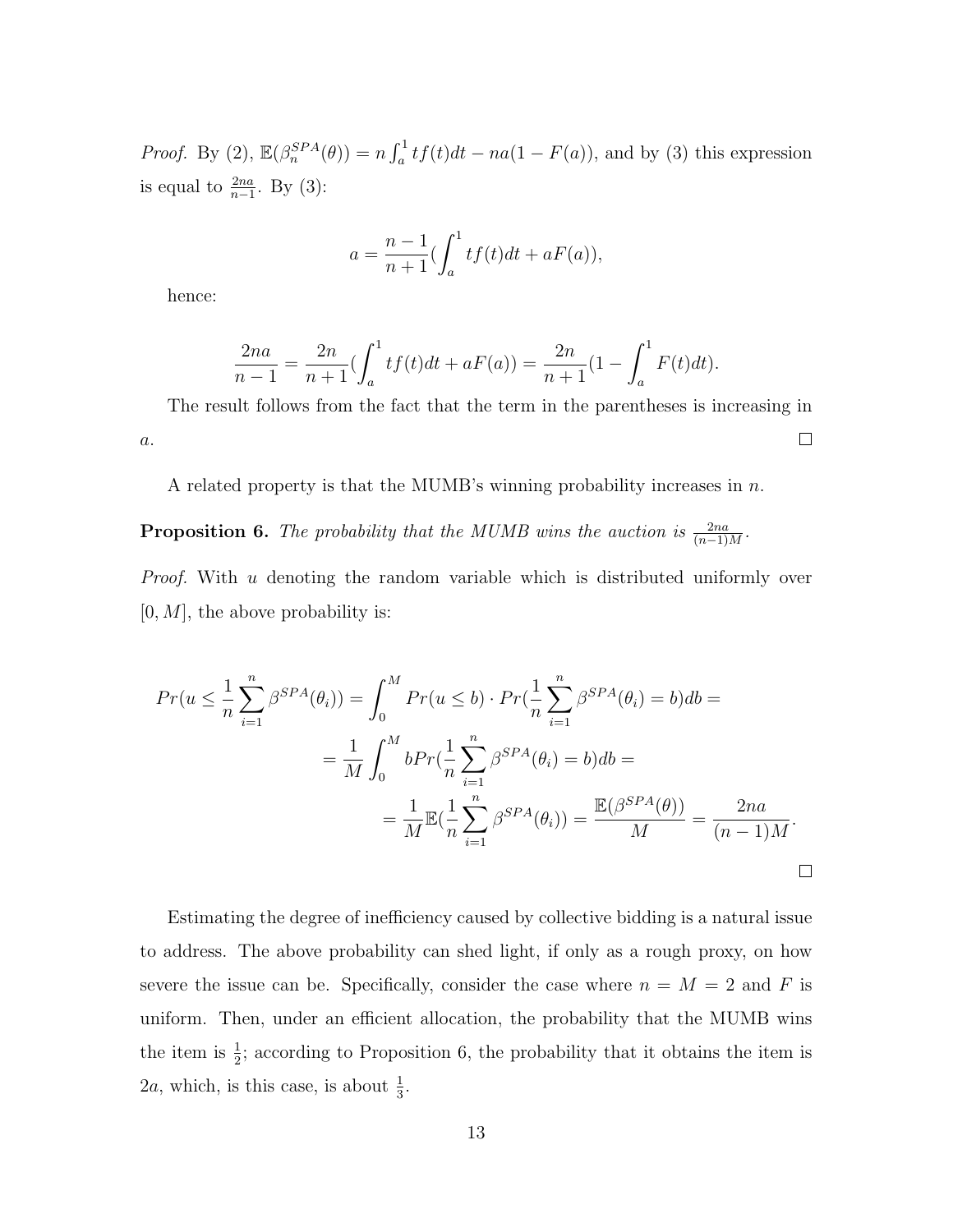#### 2.1 The role of outside competition

The requirement that M be sufficiently large is imposed in order to guarantee that each bid-increase by a MUMB member increases the probability of winning, no matter the partners' types. When that is not the case, the objective faced by a MUMB member changes significantly relative to the large- $M$  case. To illustrate, consider  $n = 2$  and suppose that  $M > 0$  is small enough, so that if player 1 reports x and  $\theta_2$  exceeds some value—call this value  $\theta(x)$ —the MUMB wins for sure. Then, the objective faced by type  $\theta_1$  of player 1, given that player 2 follows some monotonic reporting function  $\tilde{\beta}$ , is to maximize the following expression over  $x \geq 0$ :

$$
\frac{1}{M}\int_0^{\theta(x)}\frac{x+\tilde{\beta}(t)}{2}\cdot(\theta_1-\frac{x}{x+\tilde{\beta}(t)}\cdot\frac{x+\tilde{\beta}(t)}{4})f(t)dt+\int_{\theta(x)}^1[\theta_1-\frac{xM}{2(x+\tilde{\beta}(t))}]f(t)dt.
$$
 (5)

The first-order condition associated with this objective is a differential equation that depends on  $F$  non-trivially, and for which I have no closed-form solution. Similar to the equilibrium bid function  $\beta$ , the function  $\tilde{\beta}$  is identically zero on an interval that starts at the origin and ends at some cutoff, but to the right of this cutoff  $\beta$ is non-linear. The function  $\beta$  stems from a more tractable optimization because the largeness of M implies that  $\theta(x) \geq 1$  for every x a player may report in equilibrium, hence the second term in (5) disappears.

The requirement  $M \geq 2n^2$  is a sufficient to guarantee that, no matter how the equilibrium looks like, it necessarily has the property that any bid-increase by a MUMB member increases the winning probability. Thus,  $M \geq 2n^2$  is sufficient for equilibrium uniqueness. However, for the equilibrium from Theorem 1 to exit, a smaller bound on M can be assumed. Specifically, for this equilibrium to exist it is sufficient and necessary that  $M \geq n(1 - a)$ , where a is given by (3). This is because a sufficient and necessary condition for the existence of this equilibrium is that  $\beta(1) \leq M$ , and  $\beta(1) = n(1 - a)$ .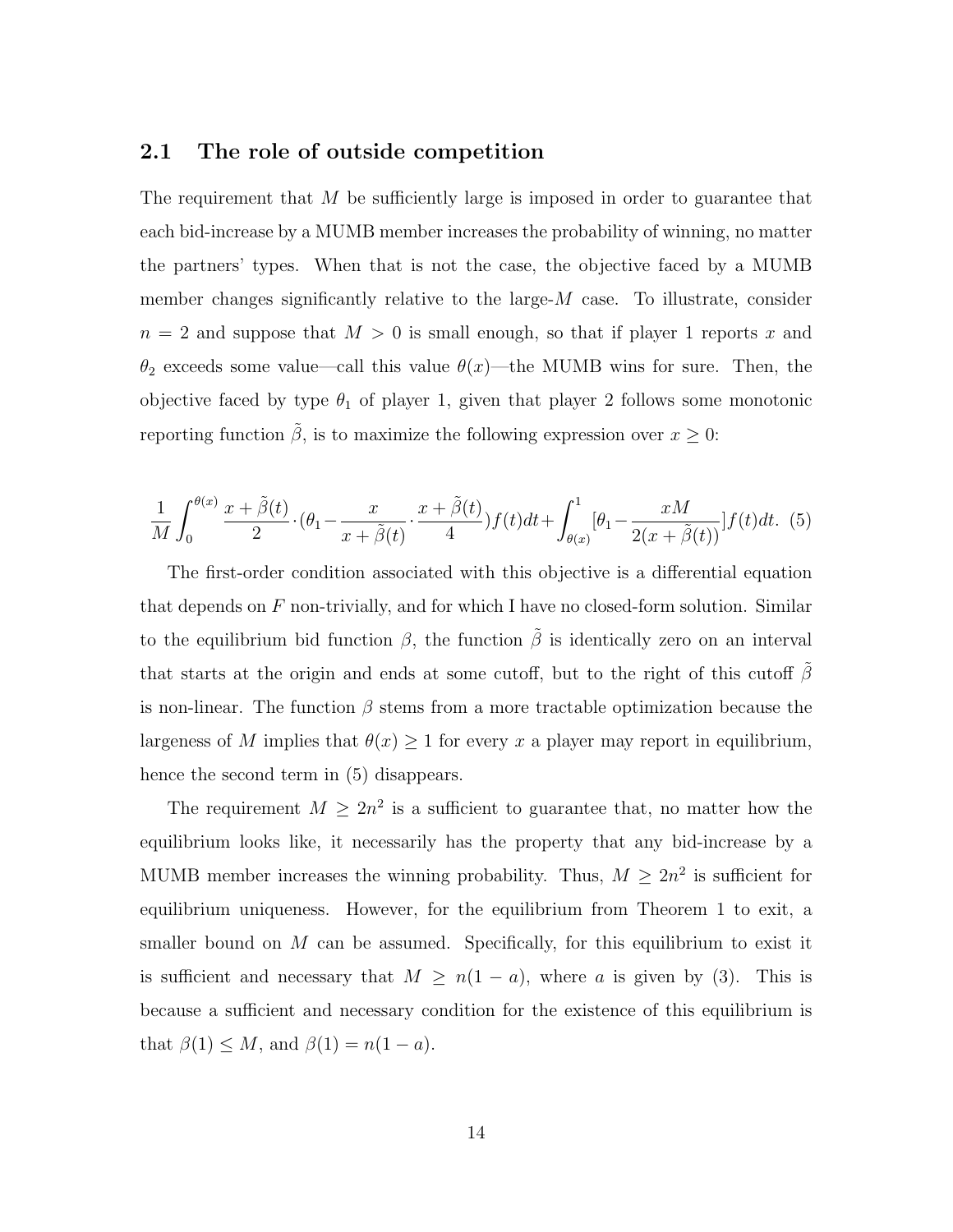#### 3 The first-price model

Consider now the first-price model. For this model, I assume that the regular bidder submits a uniform bid over  $[0, M]$ ; that is, the regular bidder is not considered to be an optimizing agent, but is merely taken as representing some exogenously given outside competition.

**Theorem 2.** Suppose that  $M \geq n^2$ . Then, the first-price model has a unique equilibrium. The equilibrium,  $(\beta_1, \dots, \beta_n)$ , is symmetric:  $\beta_1 = \dots = \beta_n = \beta^{FPA}$ . The bid function  $\beta^{FPA}$  is equal to  $\frac{1}{2} \cdot \beta^{SPA}$ , where  $\beta^{SPA}$  is the equilibrium bid function of the second-price model. That is,  $\beta^{FPA}$  is given by:

$$
\beta^{FPA}(\theta) = \begin{cases} 0 & \text{if } \theta \le a \\ \frac{n}{2}\theta - \frac{n}{2}a & \text{otherwise,} \end{cases}
$$

where a is the unique solution to (3).

Since the cutoff is the same under both formats, the results concerning the cutoff— Propositions 1, 3, and 4—continue to hold under the first-price format. Since  $\beta^{FPA}$  = 1  $\frac{1}{2} \cdot \beta$ , a counterpart of Proposition 5 continues to hold as well. Payoffs, however, are not the same.<sup>19</sup>

Theorems 1 and 2 do not extend to general formats; in particular, it is not true that given any standard auction format, the MUMB bid function is piecewise linear with a graph that consists of two segments. For example, it is easy to check that under the all-pay format, if outside competition is given by a uniform bid then each MUMB member's best-response is to bid zero.

<sup>&</sup>lt;sup>19</sup>Conditional on winning when the MUMB members' valuations are  $(\theta_1, \dots, \theta_n)$  the expected payment is the same under either format, but the winning probability is smaller under SPA.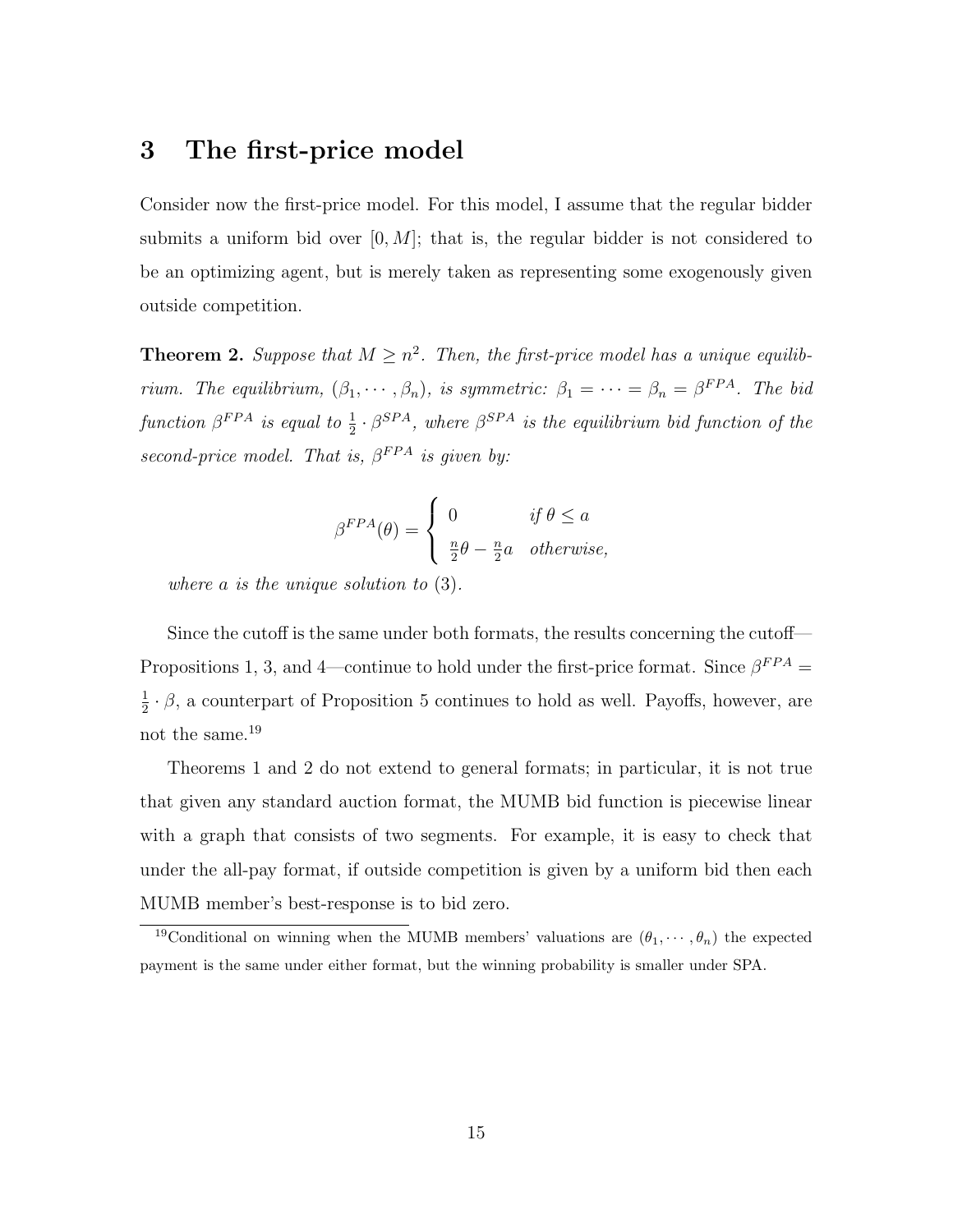### 4 Generalizations

The main limitation of the analysis in the two previous sections, is that it requires very specific assumptions in order to be applicable. I now set to relax them.

Let the *general first- (second-) price model* denote the model from Sec.  $2/3$ , except that s and A are not confined to  $(II)$ - $(III)$  and outside competition is not necessarily uniform; instead, the following more permissive assumptions are made. Outside competition is a stochastic bid on  $[0, M]$ , distributed according to H. Each  $s_i$  is strictly increasing in i's report, A is weakly increasing in each individual report, and  $A(b'_1, \dots, b'_n) > A(b_1, \dots, b_n)$  when  $(b'_1, \dots, b'_n) > (b_1, \dots, b_n)$ . Also, s and A are symmetric and differentiable a.e., and for each number  $r > 0$  there exists a report such that when a MUMB member sends it, the collective bid is at least  $r$ . Finally, taking  $M > A(\bar{r}, \dots, \bar{r})$  for a large enough  $\bar{r}$  implies that under any profile of reports that the MUMB members may report in equilibrium, their probability of winning is smaller than one.

The following results show that a symmetric equilibrium exists, and, qualitatively, it is similar the ones characterized in the previous sections.

Theorem 3. In the general second-price model, a symmetric equilibrium exists. The equilibrium bid function,  $\beta$ , is identically zero on an interval of the form  $[0, a)$  and strictly increasing on  $(a, 1]$ , for some  $a > 0$ .

Theorem 4. In the general first-price model, a symmetric equilibrium exists. The equilibrium bid function,  $\beta$ , is identically zero on an interval of the form  $[0, a)$  and strictly increasing on  $(a, 1]$ , for some  $a > 0$ .

None of these results makes a claim for uniqueness, let alone characterization. However, under some additional conditions, a further result obtains: the symmetric equilibria of the two models are isomorphic, in the sense of (1).

**Theorem 5.** Suppose that s is homogeneous of degree 0 and A is homogeneous of degree 1. Then, there exists an  $M^*$  such that if  $M \geq M^*$  and outside competition is a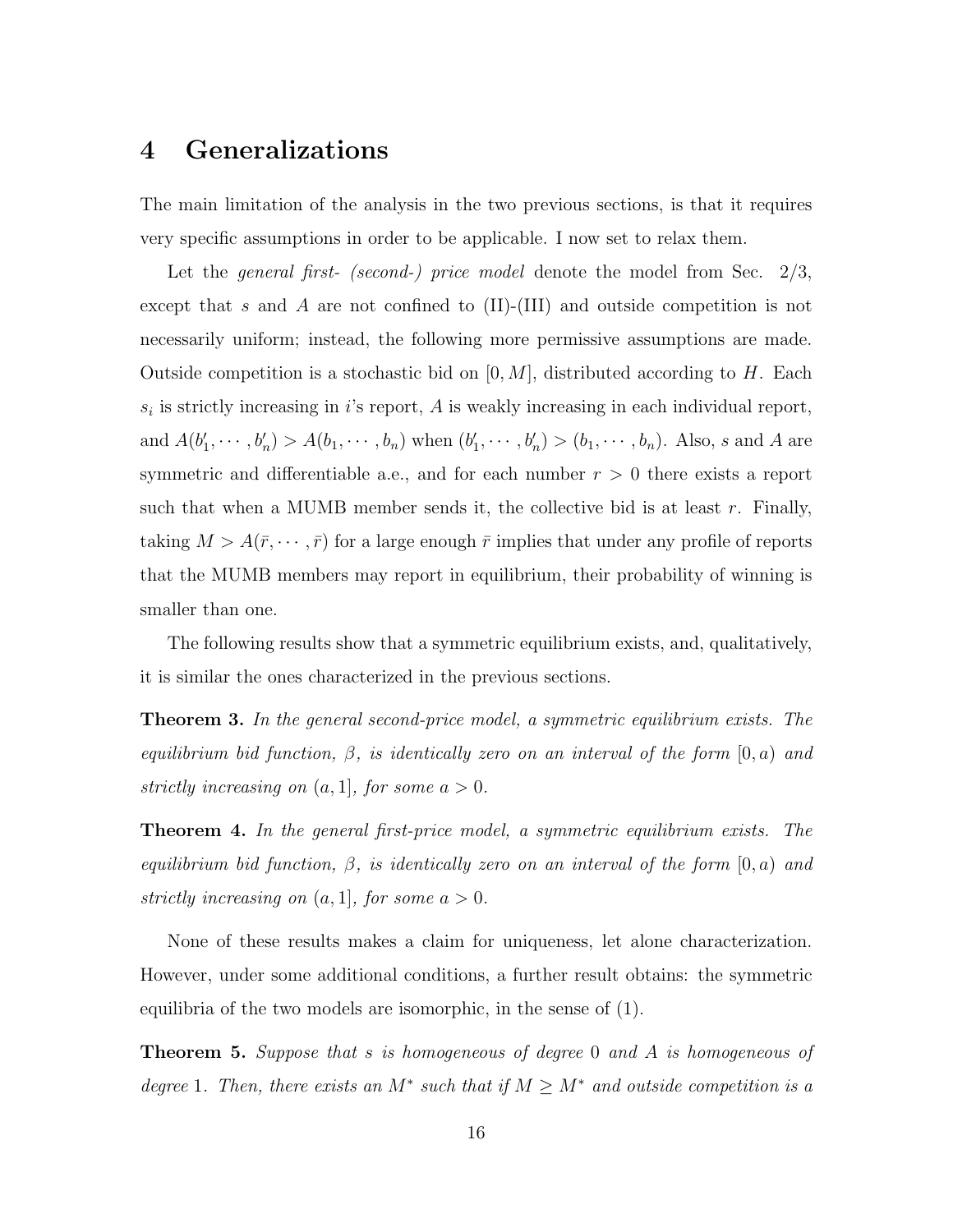uniform bid over [0, M], then  $\beta$  is a symmetric equilibrium bid function in the general second-price model if and only if  $\frac{1}{2} \cdot \beta$  is such a function in the general first-price model.

The class of team-mechanisms to which Theorem 5 applies includes a variety of economically-plausible ones. For example, it covers the cases where  $A(b_1, \dots, b_n) =$  $c \sum_{i=1}^{n} b_i$  for any  $c > 0$ , and  $A(b_1, \dots, b_n) = \lambda \min(b_1, \dots, b_n) + (1 - \lambda) \max(b_1, \dots, b_n)$ for any  $\lambda \in [0,1]$ . As for cost-sharing, the rule  $s_i(b_1,\dots,b_n) = \frac{b_i^{\rho}}{\sum_{j=1}^n b_j^{\rho}}$  is 0-homogeneous for any  $\rho$ .

#### 5 Complete free riding

The following result shows that under the conditions of Theorem 5, the equilibrium need not be unique.<sup>20</sup>

Proposition 7. Suppose that:

- 1. The auction format is second-price;
- 2.  $3f(x) \leq 2F(x) + 2xf(x) + xf'(x);$
- 3.  $\mathbb{E}(\theta) \geq \frac{3}{4}$  $\frac{3}{4}$ ;
- 4. Cost sharing is proportional, namely as in (III).
- 5. The bid aggregation rule A is the maximum rule:  $A(b_1, \dots, b_n) = max\{b_1, \dots, b_n\}.$

Then there exists, in addition to a symmetric equilibrium, an equilibrium in which one MUMB member reports his type truthfully and every other member reports zero independent of his type.

 $^{20}$ The result is for the second-price model, but it can be adapted to the first-price format as well.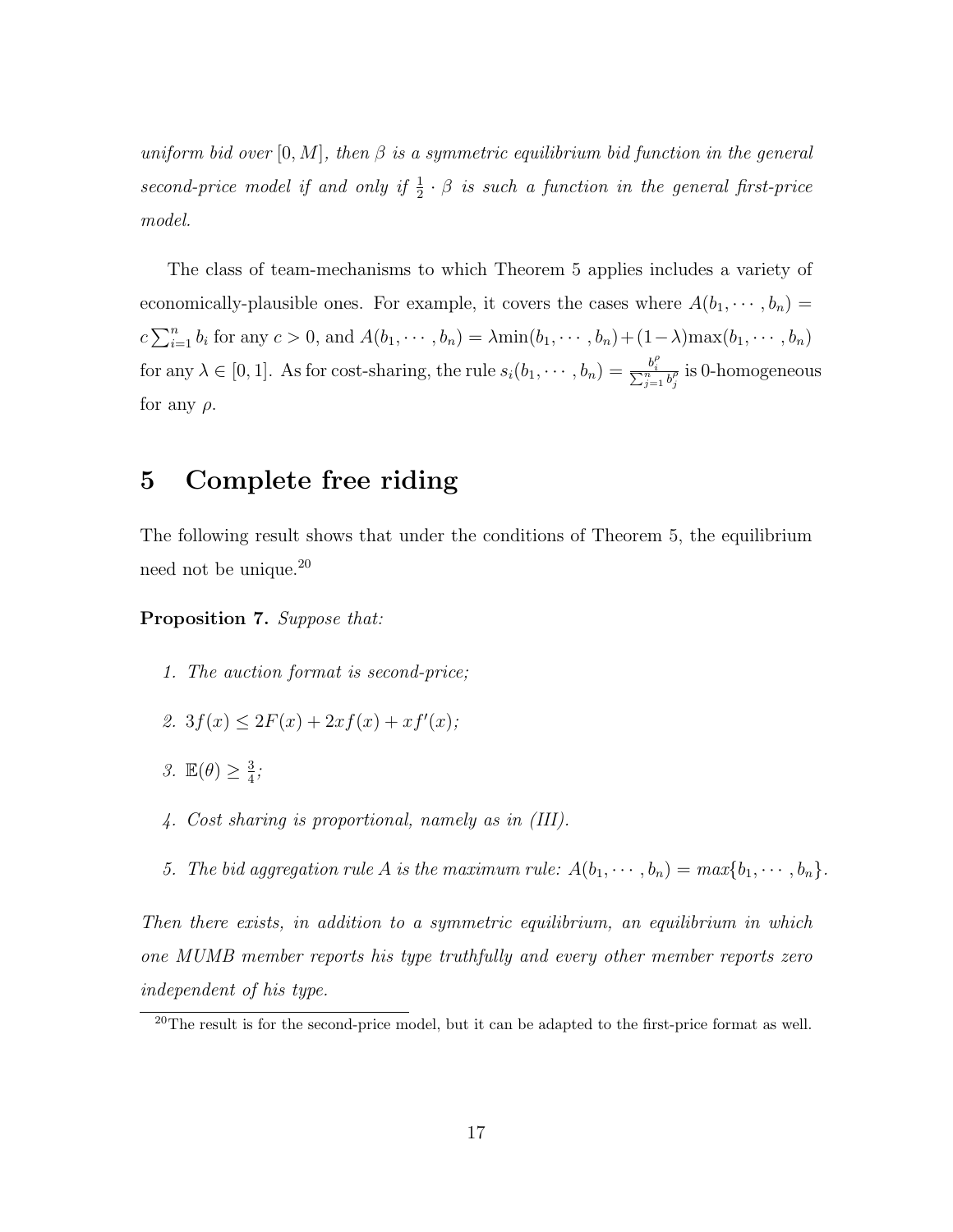Requirements 2 and 3 mean that the type distribution is sufficiently convex. For example, these requirements are satisfied by  $F(t) = t^{\alpha}$  for  $\alpha \geq 4$ . Under sufficient convexity, the designated bidder's type, and therefore his bid, is likely to be large, which sustains the others' incentives to abstain. Additionally, if a free rider contemplates a deviation, then he faces the following concern: if the deviated-to report is lower than the designated bidder's report, then it will not change the allocation, but make the deviator pay a positive amount instead of zero.

Call an equilibrium as above—one in which everybody, with the exception of a single individual, abstains—an equilibrium with *complete free riding*. As just noted, complete free riding depends on the MUMB members' beliefs: a free rider has to believe that the designated bidder is likely to have a large enough type in order incentive him (the free rider) to keep quite and send a zero report. Therefore, if types are, stochastically, low, complete free riding cannot occur. This is formalized in the following result, which applies to a general class of bid aggregation and cost sharing rules, and holds for multiple forms of outside competition and for any  $n$ . The auction-format, however, is required to be second-price. $^{21}$ 

**Proposition 8.** Assume the general second-price model. Suppose that the regular bidder's type is distributed according to the differentiable distribution H, defined on  $[0, M]$  for some  $M \geq 1$ . Then, if F is first-order stochastically dominated by the uniform distribution, then there does not exist an equilibrium with complete free riding.

 $21$ The proof's main argument shows that if a complete-free-riding-profile is considered as a putative equilibrium, then a player who is supposed to abstain but has a large enough type finds the following deviation profitable: it is profitable for him to send an arbitrarily large report  $r$ , given which the regular bidder will lose for sure. Under the second-price format, the price payed upon a deviation is the regular bidder's expected type, but in the first-price case the price can be arbitrarily high, which renders the deviation non-profitable.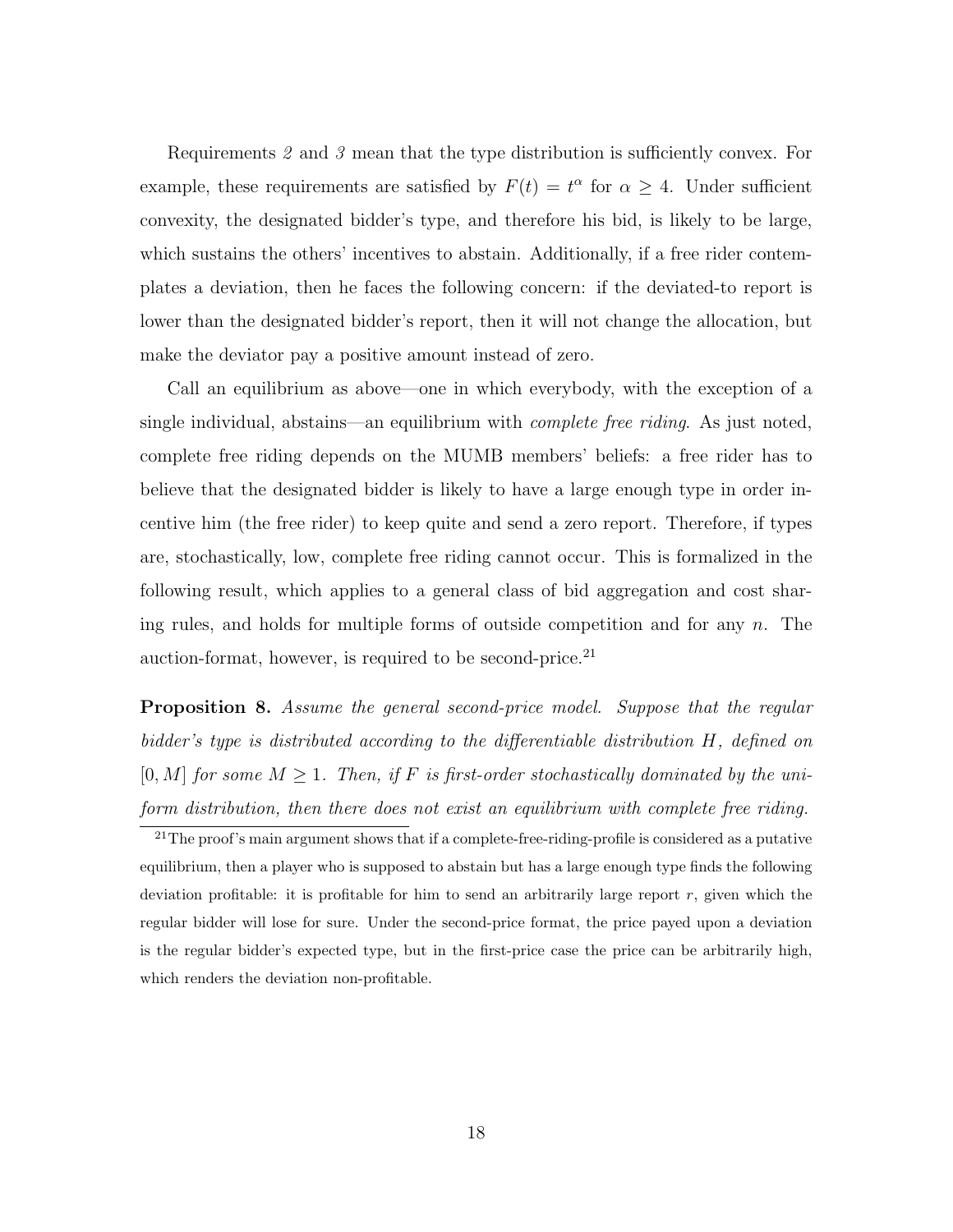## 6 Conclusion

I end the paper with two comments. First, I have focused on a single team (MUMB). Studying interactions among multiple MUMBs is a line for future investigation. In a model with multiple MUMBs but no regular bidders, the MUMB bid functions would not look like the ones derived in the present paper; in particular, segments of types who bid zero would be impossible in equilibrium. To see this, consider a model with two MUMBs, each with at least two members, and no regular bidders. It is impossible that within each MUMB all members follow a bid function which is zero on a segment of low types, because then every low enough type would have an incentive to deviate to a positive bid: such a deviation would cause a jump in the winning probability, but only a negligible increase in the expected payment.<sup>22</sup>

Second, there is the mechanism design question: given a type distribution  $F$  and a number of MUMB members  $n$ , what mechanism maximizes the expected sum of the members' payoffs? This is a challenging question, different from typical mechanism design questions. In a typical mechanism design set-up, the designer needs to select an allocation rule and a payment rule, subject to incentive and participation constraints. The allocation and payments are separate from one another. Here, by contrast, they are not. To see this, consider the rule that gives the item to the MUMB with certainty. Clearly, it cannot be implemented with zero payments, because of outside competition. The presence of the regular bidder creates a feasibility constraint that links payoffs to allocation, in a way that has no counterpart in the classical mechanism design set-up.

<sup>22</sup>In the two-MUMB case, there does not exist an equilibrium in which in one MUMB the bid function has the piecewise linear form studied here while the members of the other MUMB follow a continuous, strictly increasing function. This result appears in an earlier draft of the paper.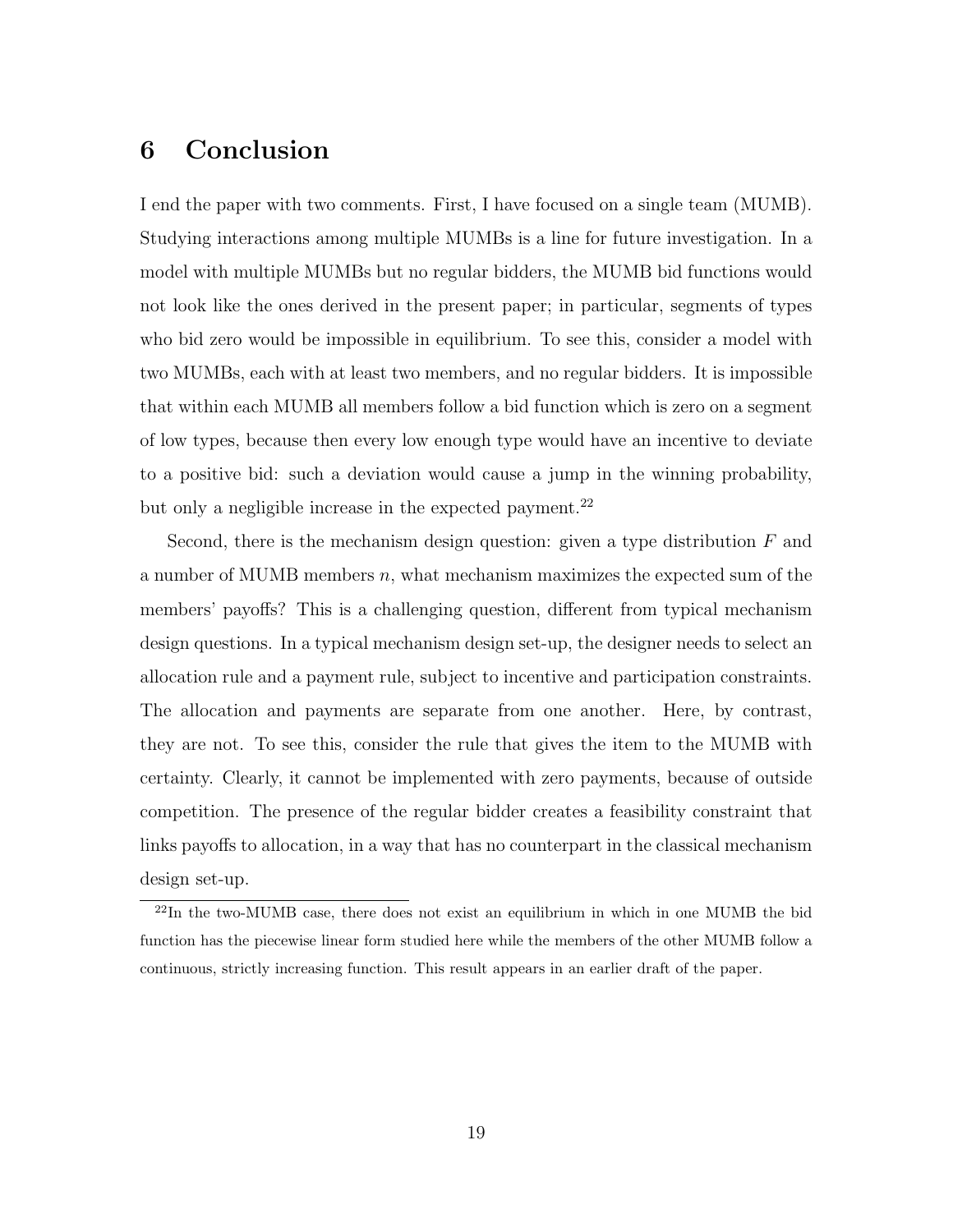## Appendix

Proof of Proposition 1:

1. Equation (3) can be written as  $G \equiv \int_a^1 tf(t)dt - a - (\frac{2a}{n-1})$  $\frac{2a}{n-1}$ ) +  $aF(a) = 0$ . Let us view  $n$  as a continuous, rather than discrete, variable. By the implicit function theorem, he sign of the derivative  $\frac{\partial a}{\partial n}$  is the same as that of  $-[\frac{\partial G}{\partial n}]/[\frac{\partial G}{\partial a}]$ . Since  $\frac{\partial G}{\partial n} = -2a(\frac{1}{n-1})$  $\frac{1}{n-1}$ ' > 0 and  $\frac{\partial G}{\partial a} = -1 - \frac{2}{n-1} + F(a) < 0$ , the result follows.

2. Let  $a^* \equiv \lim_{n \to \infty} a_n$ . Equation (3) implies  $a^*(1 - F(a^*)) = \int_{a^*}^1 t f(t) dt$ , or  $a^* = \mathbb{E}(\theta : \theta \geq a^*)$ . Therefore  $a^* = 1$ .

3. This is clear for  $n = 1$ , so suppose  $n \geq 2$ . Lower bound: It follows from  $(3)$  that:

$$
a \cdot (\frac{n+1}{n-1}) = \int_a^1 t f(t) dt + aF(a) =
$$
  
= 
$$
\int_a^1 t f(t) dt + a \int_0^a f(t) dt > \int_a^1 t f(t) dt + \int_0^a t f(t) dt = E.
$$

Upper bound: Since (3) has a unique solution<sup>23</sup>, and since at  $a = 0$  the RHS of (3) exceeds the LHS, it is enough to show that at  $a = \frac{n-1}{n}$  $\frac{-1}{n}$  the reserve inequality holds. This inequality is equivalent to  $\frac{1}{n} > \frac{1}{n+1} \cdot (\int_a^1 t f(t) dt + aF(a))$ , which holds because  $\int_{a}^{1} tf(t)dt + aF(a) < 1.$  $\Box$ 

*Proof of Proposition 3*: Note that equation (3) can be written as  $a = \frac{n-1}{n+1} \cdot (1 \int_a^1 F(t)dt$ , hence:

$$
a(F,n) - a(G,n) = \frac{n-1}{n+1} \cdot \left( \int_{a(G,n)}^1 G(t)dt - \int_{a(F,n)}^1 F(t)dt \right). \tag{6}
$$

At  $n = 2$  the LHS is positive, by assumption. Therefore, if  $a(F, n) \ge a(G, n)$  then

 $23$ The uniqueness proof appears in Lemma 3's proof, in the appendix.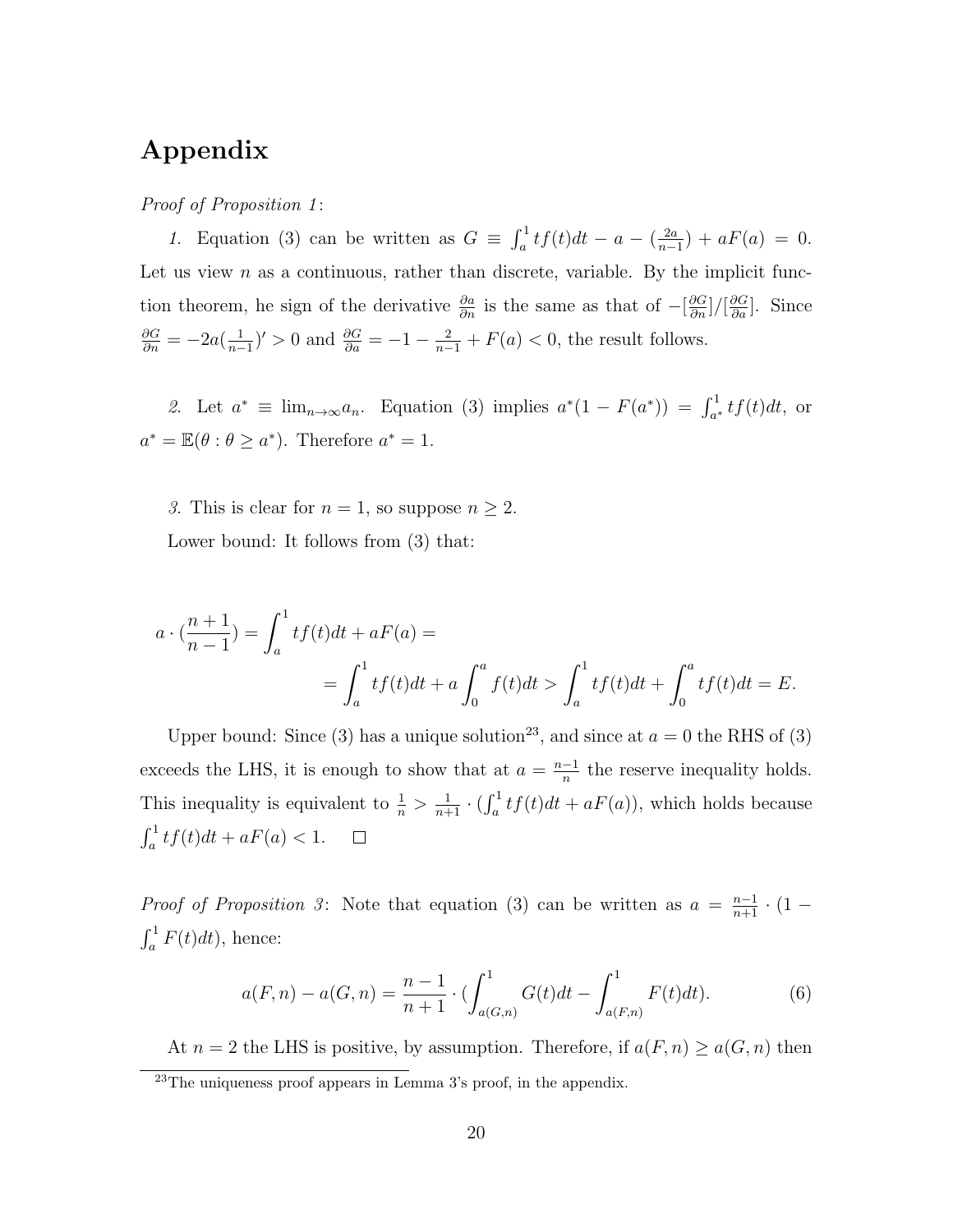there exists an  $n^* \in [2, n]$  such that  $a(F, n^*) = a(G, n^*)$ . Plugging  $n^*$  into (6) makes the LHS zero but the RHS positive—a contradiction.  $\Box$ 

**Lemma 1.** Let  $(\beta_1, \dots, \beta_n)$  be an equilibrium. Then each  $\beta_i$  is weakly increasing.

*Proof.* Let p (resp.  $p'$ ) and t (resp.  $t'$ ) be the wining probability and expected payment of types  $\theta_i$  (resp.  $\theta'_i$ ) when they send their equilibrium bids, where  $\theta_i > \theta'_i$ . If  $b_i(\theta'_i) > b_i(\theta_i)$ , then  $p' > p$  and  $t' > t$ . Incentive compatibility implies:

$$
p\theta_i - t \ge p'\theta_i - t',
$$

and

$$
p'\theta_i' - t' \ge p\theta_i' - t.
$$

Rearranging these inequalities yields  $t' - t \geq \theta_i(p' - p)$  and  $t - t' \geq \theta'_i(p - p')$ . Summing the rearranged inequalities yields  $0 \ge (p'-p) \cdot (\theta_i - \theta'_i) > 0$ —a contradiction.

 $\Box$ 

**Lemma 2.** Suppose that  $M \geq 2n^2$ . If  $(\beta_1, \dots, \beta_n)$  is an equilibrium, then  $\frac{\sum_{i=1}^n \beta_i(\theta_i)}{n} \leq$ M for all  $(\theta_1, \cdots, \theta_n)$ .

In words, Lemma 2 says that any bid-increase by a MUMB member increases the probability that the MUMB will win the auction.

*Proof.* By Lemma 1, it suffices to prove that  $\beta_i(1) \leq M$ . Assume by contradiction that there exists an *i* such that  $\beta_i(1) > M$ . Therefore, when type  $\theta_i = 1$  submits his equilibrium report, the resulting bid of the MUMB is at least  $\frac{M}{n}$ , which means that: (i) if the MUMB wins, the expected price (conditional on winning) is at least  $\frac{M}{2n}$ , and (ii) the share of the price for which i is responsible is at least  $\frac{1}{n}$ . Thus, the price that i pays conditional on winning is at least  $\frac{M}{2n^2} \geq 1$ , which is impossible.  $\Box$ 

**Lemma 3.** Suppose that  $M \geq 2n^2$ . If  $(\beta_1, \dots, \beta_n)$  is an equilibrium, then  $\beta_1 = \dots =$  $\beta_n = \beta$ , where  $\beta$  satisfies  $(2) - (3)$ .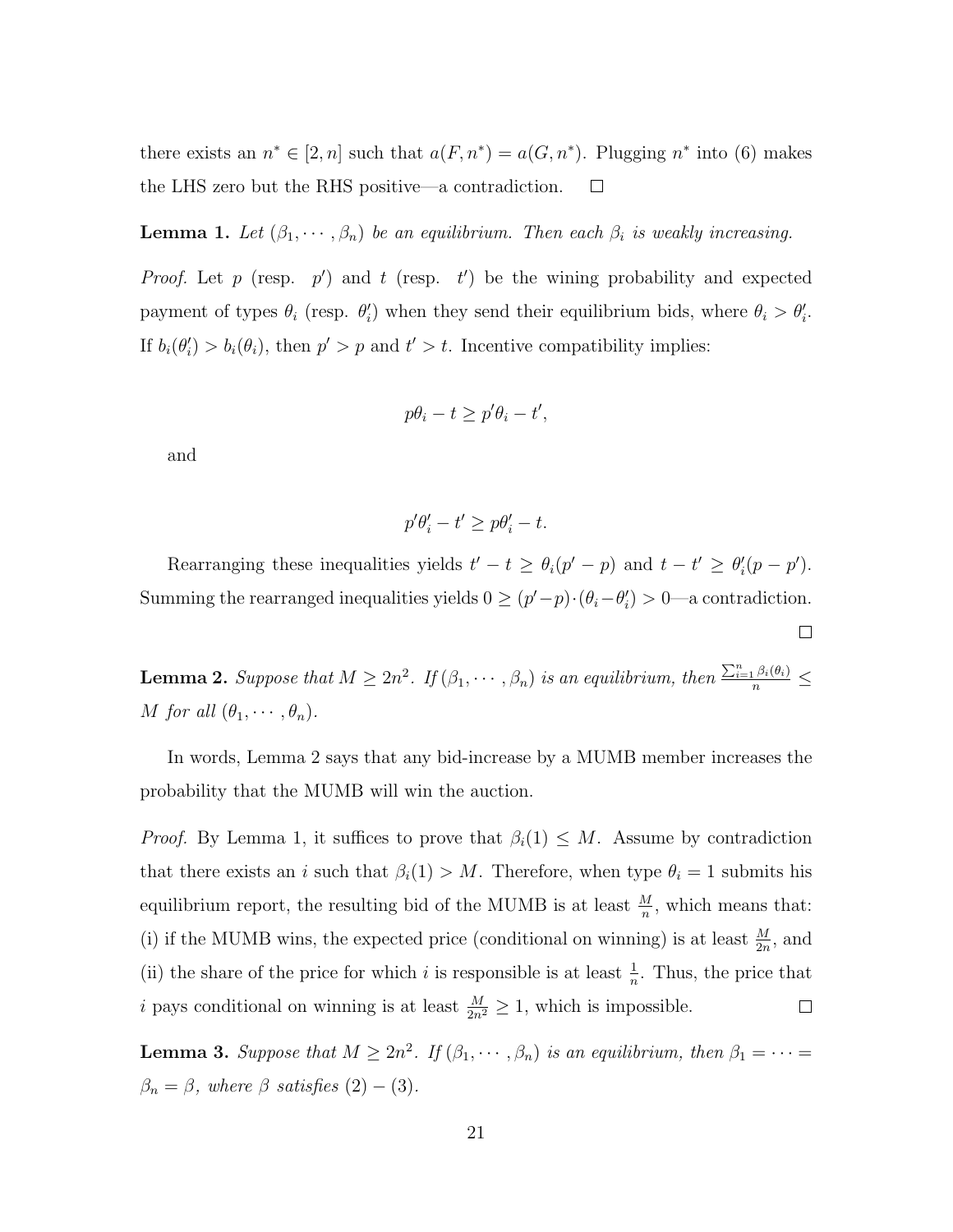*Proof.* Let  $(\beta_1, \dots, \beta_n)$  be an equilibrium. Let I be the set of players who follow a non-null bidding strategy. That is,  $I = \{i : \beta_i(\theta_i) > 0 \text{ for some } \theta_i\}$ . Obviously,  $I \neq \emptyset$ . By Lemma 2, for each  $i \in I$  the function  $\beta_i$  is positive-valued on  $(a_i, 1]$ , where  $a_i \equiv \inf \{ \theta_i : \beta_i(\theta_i) > 0 \}.$ 

I argue that  $|I| > 1$ . To see this, assume by contradiction that I is a singleton, and, w.l.o.g, that  $1 \notin I$ . When type  $\theta_1$  reports r, his payoff, conditional on  $(\theta_2, \dots, \theta_n) =$  $(t_2, \cdots, t_n)$ , is<sup>24</sup>:

$$
\frac{1}{M} \cdot \frac{r + \sum_{i \in I, i \neq 1} \beta_i(t_i)}{n} \cdot (\theta_1 - \frac{r}{r + \sum_{i \in I, i \neq 1} \beta_i(t_i)}) =
$$
\n
$$
= \frac{1}{M} \cdot \left[ \left( \frac{r + \sum_{i \in I, i \neq 1} \beta_i(t_i)}{n} \right) \theta_1 - \frac{r^2}{2n^2} - \frac{r \sum_{i \neq 1} \beta_i(t_i)}{2n^2} \right].
$$

Clearly, the objective is independent of  $M$ , so to ease the notation I assume, in what follows, that  $M = 1$ . Therefore, when type  $\theta_1$  reports r, his expected payoff is:

$$
\left(\frac{r+\sum_{i\in I, i\neq 1}\mathbb{E}(\beta_i)}{n}\right)\theta_1 - \frac{r^2}{2n^2} - \frac{r\sum_{i\in I, i\neq 1}\mathbb{E}(\beta_i)}{2n^2}.\tag{7}
$$

The derivative of this expression w.r.t  $r$  is:

$$
\frac{\theta_1}{n} - \frac{r}{n^2} - \frac{\sum_{i \in I, i \neq 1} \mathbb{E}(\beta_i)}{2n^2}.
$$
\n
$$
(8)
$$

If  $I = \{j^*\}\$ for some  $j^* \neq 1$ , then this  $j^*$  plays an ordinary second-price auction against the regular bidder, and therefore sends the report  $n\theta_{j^*}$ ; therefore,  $\sum_{i\in I, i\neq 1} \mathbb{E}(\beta_i)$  $\mathbb{E}(\beta_{j^*}) = nE$ . Therefore, at  $\theta_1 = 1$  and  $r = 0$  the above derivative is equal to  $\frac{1}{n} - \frac{E}{2n} > 0$ , which implies that 1's bidding function is non-optimal for all large enough types of player 1. Therefore,  $|I| > 0$ .

Suppose that  $1 \in I$ . For  $\theta_1 > a_1$ , the first-order condition is:

$$
\frac{\theta_1}{n} - \frac{r}{n^2} - \frac{\sum_{i \in I, i \neq 1} \mathbb{E}(\beta_i)}{2n^2} = 0.
$$

 $\frac{24}{10}$ This payoff formula applies regardless of the cardinality of I.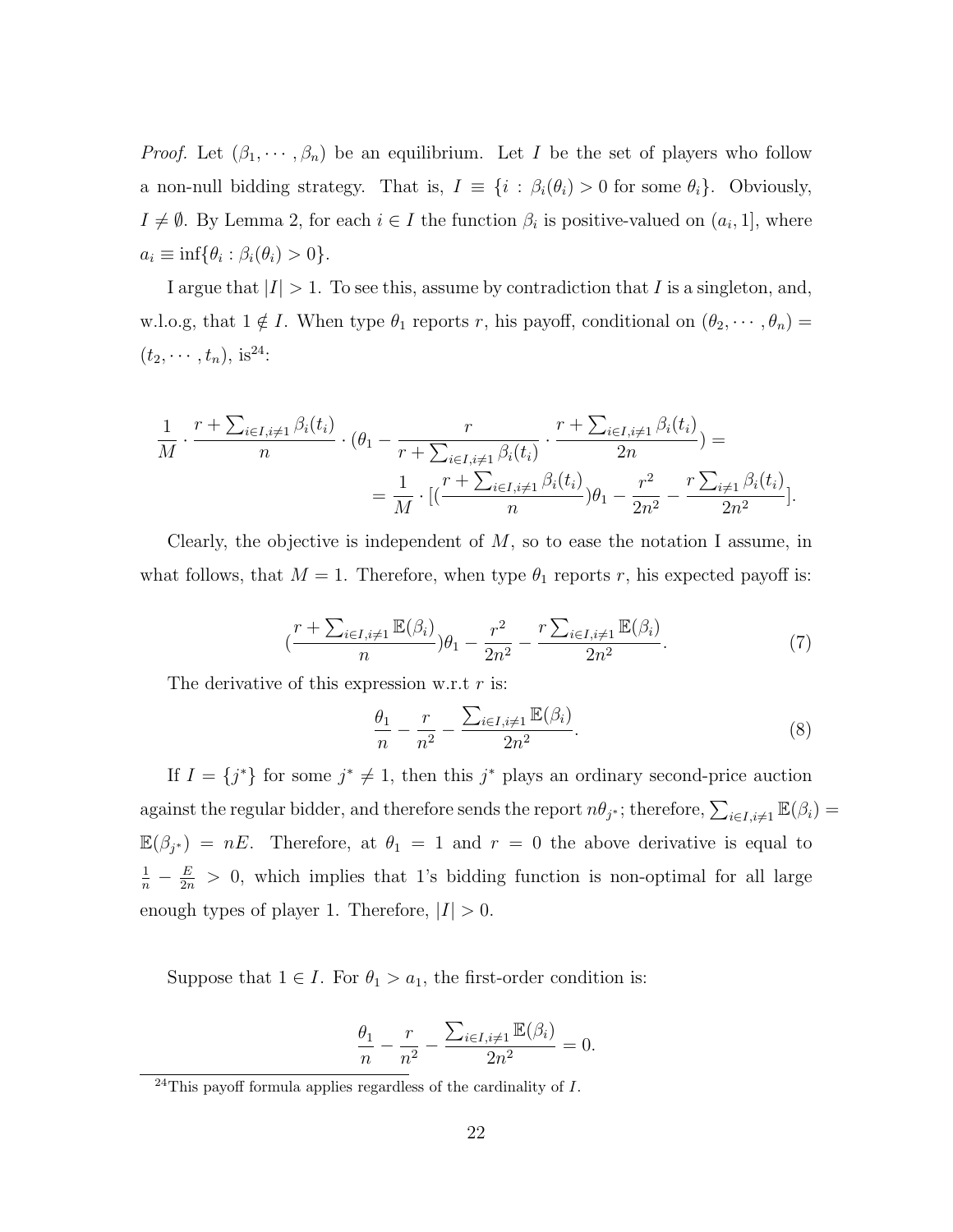The condition is satisfied at  $r = \beta_1(\theta_1)$ , hence:

$$
\beta_1(\theta_1) = n\theta_1 - \frac{1}{2} \cdot \sum_{i \in I, i \neq 1} \mathbb{E}(\beta_i). \tag{9}
$$

The analogous formula holds for any other  $i \in I$ . Therefore, the following holds for each  $i \in I$ :

$$
\beta_i(\theta_i) = \begin{cases} 0 & \text{if } \theta_i < a_i \\ n\theta_1 - \frac{1}{2} \cdot \sum_{j \in I, j \neq i} \mathbb{E}(\beta_j) & \text{if } \theta_1 > a_1 \end{cases}
$$

Consider type  $a_i$ . This type is indifferent between bidding zero and bidding  $\beta_i(a_i)$ . This type's expected payoff from bidding zero is  $a_i$  times the probability of winning:  $a_i \cdot (\frac{\sum_{j \in I, j \neq i} \mathbb{E}(\beta_j)}{n})$  $\frac{\partial f_i(\beta_i)}{\partial n}$ . The expected utility from bidding  $\beta_i(a_i)$  is  $\frac{\beta_i(a_i) + \sum_{j \in I, j \neq i} \mathbb{E}(\beta_j)}{n}$  $\frac{\sum_{i=1}^{n} a_i \sum_{j=1}^{n} a_j}{n} \cdot (a_i \beta_i(a_i)$  $\frac{(\alpha_i)}{2n}$ ). The indifference condition is:

$$
a_i \cdot (\frac{\sum_{j \in I, j \neq i} \mathbb{E}(\beta_j)}{n}) = \frac{\beta_i(a_i) + \sum_{j \in I, j \neq i} \mathbb{E}(\beta_j)}{n} \cdot (a_i - \frac{\beta_i(a_i)}{2n}),
$$

or:

$$
\beta_i(a_i) \cdot (a_i - \frac{\beta_i(a_i)}{2n}) = \left( \frac{\sum_{j \in I, j \neq i} \mathbb{E}(\beta_j)}{2n} \right) \cdot \beta_i(a_i).
$$

I argue that  $\beta_i(a_i) = 0$ . To see this, note that if  $\beta_i(a_i) > 0$  then the above equation implies  $a_i - \frac{\beta_i(a_i)}{2n} = \frac{\sum_{j \in I, j \neq i} \mathbb{E}(\beta_j)}{2n}$  $\frac{2\beta_i^{\mu_i \mu_i}(\rho_j)}{2n}$ , which implies  $\beta_i(a_i) = 2\beta_i(a_i)$ , and therefore  $\beta_i(a_i) =$ 0.

It therefore follows that the following holds for all  $i \in I$ :

$$
\beta_i(\theta_i) = \begin{cases} 0 & \text{if } \theta_i < a_i \\ n\theta_i - na_i & \text{if } \theta_i \ge a_i, \end{cases}
$$

where  $na_i = \frac{1}{2}$  $\frac{1}{2} \cdot \sum_{j \in I, j \neq i} \mathbb{E}(\beta_j).$ 

Note that  $\mathbb{E}(\beta_i) = \int_{a_i}^1 (nt - na_i)f(t)dt = n \int_{a_i}^1 tf(t)dt - na_i(1 - F(a_i));$  therefore: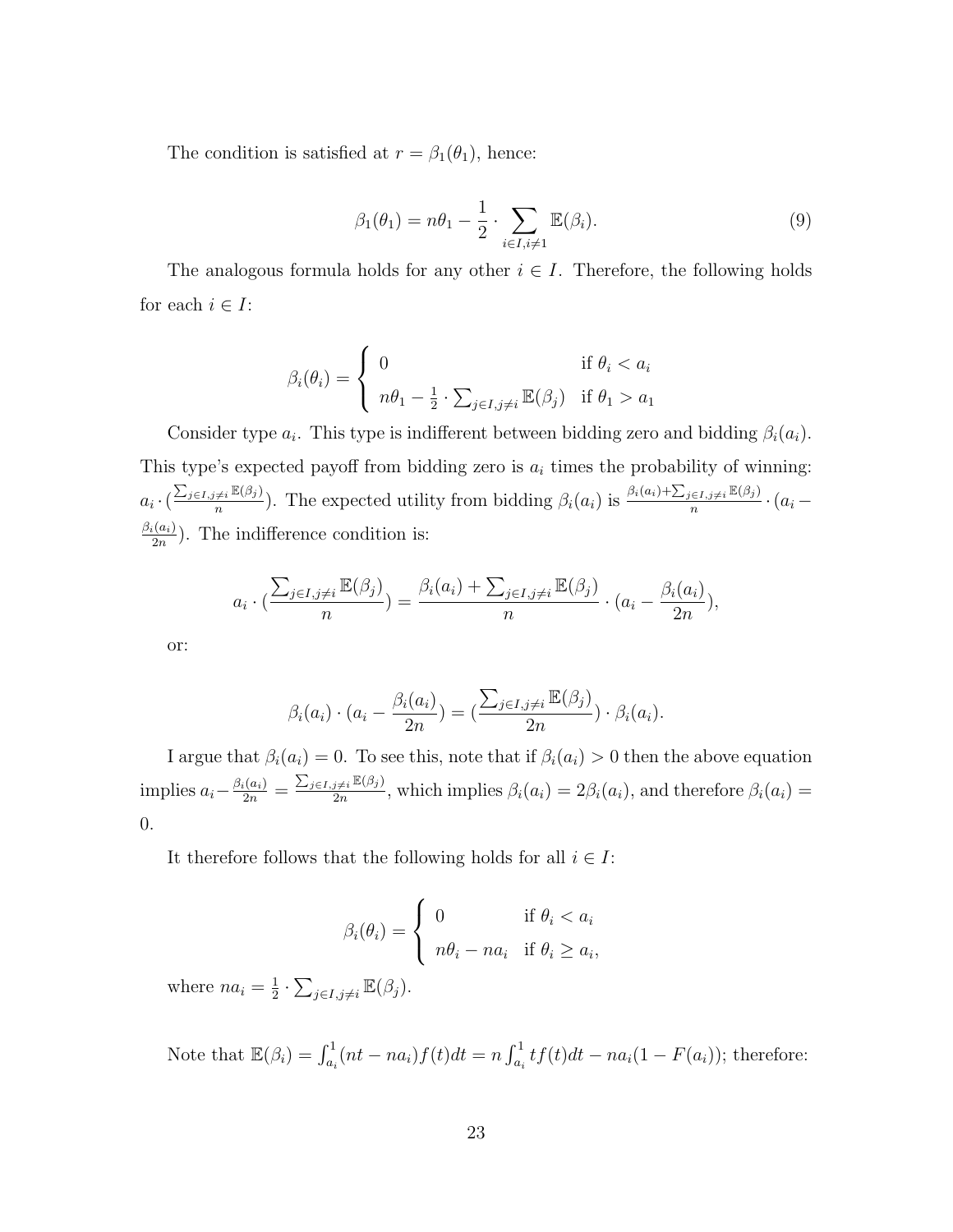$$
\sum_{j \in I, j \neq 1} \mathbb{E}(\beta_j) = n \sum_{j \in I, j \neq 1} \{ \int_{a_i}^1 t f(t) dt - a_i (1 - F(a_i)) \} = 2na_1,
$$

or:

$$
\sum_{j \in I, j \neq 1} \{ \int_{a_i}^1 t f(t) dt - a_i (1 - F(a_i)) \} = 2a_1.
$$

Since  $|I| > 1$ , assume, w.l.o.g, that  $2 \in I$ . Then:

$$
\sum_{j\in I, j\neq 2} \left\{ \int_{a_i}^1 t f(t) dt - a_i (1 - F(a_i)) \right\} = 2a_2.
$$

I argue that  $a_1 = a_2$ . To see this, assume by contradiction, w.l.o.g, that  $a_1 > a_2$ . Therefore, the above equations imply:

$$
\int_{a_2}^{a_1} tf(t)dt - a_2(1 - F(a_2)) + a_1(1 - F(a_1)) = 2(a_1 - a_2).
$$

At  $a_1 = a_2$  both sides are equal to zero; the derivative of the LHS w.r.t.  $a_1$  is  $1 - F(a_1) \le 1$  and that of the RHS is 2, hence  $a_1 = a_2$  is the unique solution, in contradiction to  $a_1 > a_2$ . It follows that there exists an a such that  $a_i = a$  for all  $i \in I$ , and therefore all bid functions coincide; the equilibrium bid function,  $\beta$ , is given by:

$$
\beta(\theta) = \begin{cases} 0 & \text{if } \theta < a \\ n\theta - na & \text{if } \theta \ge a, \end{cases}
$$

where  $a = \frac{n-1}{2n}$  $\mathbb{E}^{2n-1} \cdot \mathbb{E}(\beta)$ , or  $\mathbb{E}(\beta) = \frac{2na}{n-1}$ . This condition can be written as:

$$
\mathbb{E}(\beta) = \int_{a}^{1} (nt - na)f(t)dt = n \int_{a}^{1} tf(t)dt - na(1 - F(a)) = \frac{2na}{n - 1},
$$

or:

$$
\int_a^1 t f(t) dt = a \cdot \left(\frac{n+1}{n-1}\right) - aF(a).
$$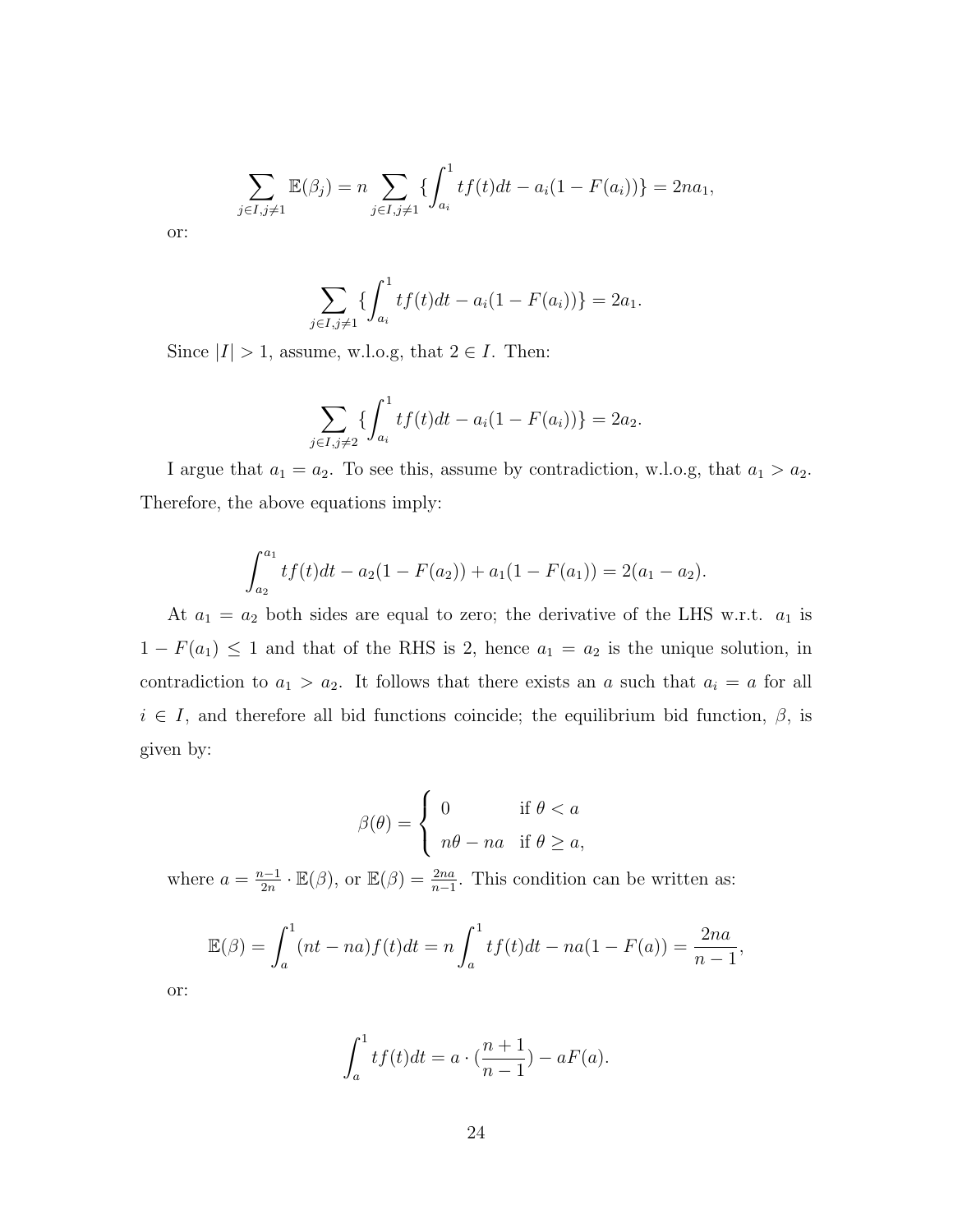Note that  $a = 0$  the LHS exceeds the RHS, and at  $a = 1$  the converse holds; therefore, a solution, a, exists. To see that it is unique, assume by contradiction that there exists a  $b \neq a$  such that:

$$
\int_b^1 tf(t)dt = b \cdot (\frac{n+1}{n-1}) - bF(b).
$$

Suppose, w.l.o.g, that  $b > a$ . The above equations imply  $\int_a^b tf(t)dt = (a - b)$ .  $\left(\frac{n+1}{n-1}\right)$  $\frac{n+1}{n-1}$  –  $aF(a) + bF(b)$ . At  $b = a$  both sides are equal to zero, the derivative of the LHS w.r.t b is  $bf(b)$  and that of the RHS is  $-(\frac{n+1}{n-1})$  $\frac{n+1}{n-1}$  +  $F(b) + bf(b) < bf(b)$ , hence the solution is unique.

Finally, it remains to show that  $|I| = n$ . To see this, assume by contradiction that  $|I| = k < n$  and let i be such that  $i \notin I$ . For  $\theta_i = 1$  and  $r = 0$ , the (counterpart of the) derivative (8) is  $\frac{1}{n} - \frac{k \mathbb{E}(\beta)}{2n^2} > \frac{1}{n} - \frac{\mathbb{E}(\beta)}{2n}$  $\frac{\Sigma(\beta)}{2n}$ . Since  $\mathbb{E}(\beta) = \frac{2na}{n-1}$ , the RHS of the last inequality is equal to  $\frac{1}{n} - \frac{a}{n-1}$  $\frac{a}{n-1}$ . Thus, to complete the proof it is enough to show that  $a < \frac{n-1}{n}$ . This is indeed the case, because of Proposition 1.  $\Box$ 

*Proof of Theorem 1:* By Lemma 3, if  $(\beta_1, \dots, \beta_n)$  is an equilibrium, then  $\beta_i = \beta$ for all i and  $(2) - (3)$  hold. Conversely, consider  $\beta$  such that  $(2) - (3)$  hold. The arguments from Lemma 1's proof establish that this is an equilibrium; for types  $\theta > x$ the FOC is satisfied at  $r = \beta(\theta)$  and for types  $\theta < x$  not participating is optimal, because the derivative of their objective function w.r.t. r is negative.  $\Box$ 

*Proof of Proposition 2:* Consider first  $\theta \leq a$ . The probability that he wins the auction is  $\frac{1}{M} \int_{a}^{1} (t-a) dt = \frac{1}{M}$  $\frac{1}{M}[\int_a^1 tf(t) - a(1 - F(a))] = \frac{1}{M}[3a - aF(a) - a + aF(a)] = \frac{2a}{M}.$ Consider now  $\theta > a$ . His expected utility is:

$$
\frac{F(a)}{2M}(\theta^2 - a^2) + \int_a^1 [(\frac{2\theta + 2t - 4a}{2M})(\theta - \frac{2\theta + 2t - 4a}{4} \cdot \frac{2\theta - 2a}{2\theta + 2t - 4a})]f(t)dt.
$$

 $\Box$ 

Simplifying this expression yields  $\frac{1}{M}[\frac{1}{2}]$  $\frac{1}{2}(\theta^2 - a^2) + \theta a + a^2$ .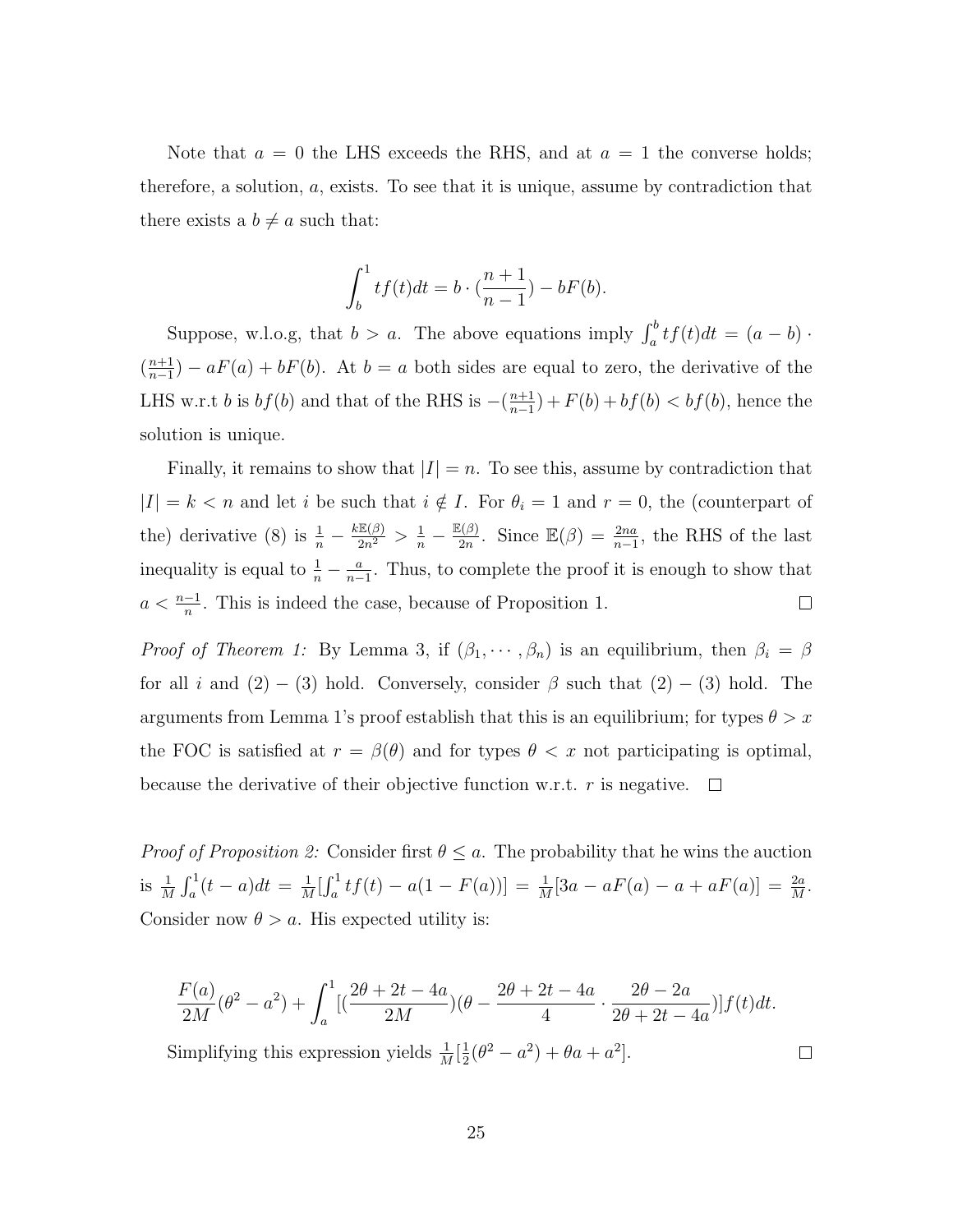Proof of Theorem 2: Verifying that the aforementioned profile is an equilibrium is easy, so I only prove uniqueness. Suppose that  $(\beta_1^{FPA}, \cdots, \beta_n^{FPA})$  is an equilibrium. Let  $I$  be the set of players who follow a non-null bidding strategy. For each  $i\in I$  the function  $\beta_i^{FPA}$  is positive-valued on  $(a_i, 1]$ , where  $a_i \equiv \inf \{ \theta_i : \beta_i^{FPA}(\theta_i) > 0 \}.$ 

I argue that  $|I| > 1$ . To see this, assume by contradiction that I is a singleton, and, w.l.o.g, that  $1 \notin I$ . When type  $\theta_1$  reports r, his payoff, conditional on  $(\theta_2, \dots, \theta_n) =$  $(t_2, \cdots, t_n)$ , is<sup>25</sup>:

$$
\frac{1}{M} \cdot \frac{r + \sum_{i \in I, i \neq 1} \beta_i^{FPA}(t_i)}{n} \cdot (\theta_1 - \frac{r}{r + \sum_{i \in I, i \neq 1} \beta_i^{FPA}(t_i)} \cdot \frac{r + \sum_{i \in I, i \neq 1} \beta_i^{FPA}(t_i)}{n}) =
$$
\n
$$
= \frac{1}{M} \cdot \left[ \left( \frac{r + \sum_{i \in I, i \neq 1} \beta_i^{FPA}(t_i)}{n} \right) \theta_1 - \frac{r^2}{n^2} - \frac{r \sum_{i \neq 1} \beta_i^{FPA}(t_i)}{n^2} \right].
$$

Clearly, the objective is independent of  $M$ , so to ease the notation I assume, in what follows, that  $M = 1$ . Therefore, when type  $\theta_1$  reports r, his expected payoff is:

$$
\left(\frac{r+\sum_{i\in I, i\neq 1} \mathbb{E}(\beta_i^{FPA})}{n}\right)\theta_1 - \frac{r^2}{n^2} - \frac{r\sum_{i\in I, i\neq 1} \mathbb{E}(\beta_i^{FPA})}{n^2}.\tag{10}
$$

The derivative of this expression w.r.t  $r$  is:

$$
\frac{\theta_1}{n} - \frac{2r}{n^2} - \frac{\sum_{i \in I, i \neq 1} \mathbb{E}(\beta_i^{FPA})}{n^2}.
$$
\n
$$
(11)
$$

If  $I = \{j^*\}\$ for some  $j^* \neq 1$ , then this  $j^*$  plays an ordinary first-price auction against the uniformly-distributed regular bidder, and therefore sends the report  $\frac{n}{2}\theta_{j^*}$ ; therefore,  $\sum_{i\in I, i\neq 1} \mathbb{E}(\beta_i^{FPA}) = \mathbb{E}(\beta_{j^*}^{FPA}) = \frac{n}{2}E$ . Therefore, at  $\theta_1 = 1$  and  $r = 0$  the above derivative is equal to  $\frac{1}{n} - \frac{E}{2n} > 0$ , which implies that 1's bidding function is non-optimal for all large enough types of player 1. Therefore,  $|I| > 0$ .

Suppose that  $1 \in I$ . For  $\theta_1 > a_1$ , the first-order condition is:

<sup>&</sup>lt;sup>25</sup>The assumption  $M \geq n^2$  implies an analog of Lemma 2, hence the payoff formula applies. Note that the formula applies regardless of the cardinality of I.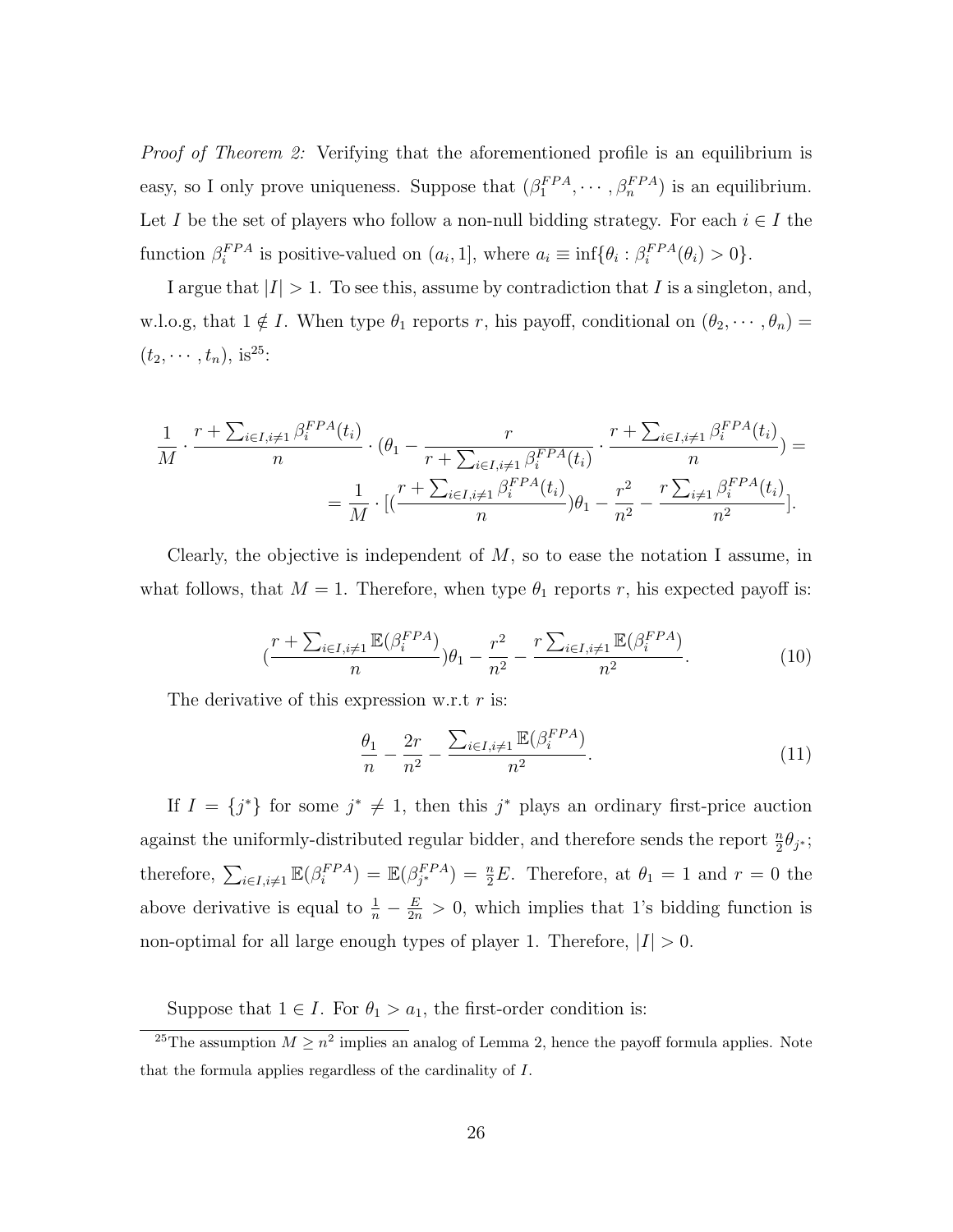$$
\frac{\theta_1}{n} - \frac{2r}{n^2} - \frac{\sum_{i \in I, i \neq 1} \mathbb{E}(\beta_i^{FPA})}{n^2} = 0.
$$

The condition is satisfied at  $r = \beta_1^{FPA}(\theta_1)$ , hence:

$$
\beta_1^{FPA}(\theta_1) = \frac{n}{2}\theta_1 - \frac{1}{2} \cdot \sum_{i \in I, i \neq 1} \mathbb{E}(\beta_i^{FPA}). \tag{12}
$$

The analogous formula holds for any other  $i \in I$ . Therefore, the following holds for each  $i \in I$ :

$$
\beta_i^{FPA}(\theta_i) = \begin{cases} 0 & \text{if } \theta_i < a_i \\ \frac{n}{2}\theta_1 - \frac{1}{2} \cdot \sum_{j \in I, j \neq i} \mathbb{E}(\beta_i^{FPA}) & \text{if } \theta_1 > a_1 \end{cases}
$$

Consider type  $a_i$ . This type is indifferent between bidding zero and bidding  $\beta_i^{FPA}(a_i)$ . This type's expected payoff from bidding zero is  $a_i$  times the probability of winning:  $a_i \cdot (\frac{\sum_{j \in I, j \neq i} \mathbb{E}(\beta_i^{FPA})}{n})$  $\frac{1}{n} \mathbb{E}(\beta_i^{\text{max}})$ . The expected utility from bidding  $\beta_i^{FPA}(a_i)$  is  $\beta_i^{FPA}(a_i) + \sum_{j \in I, j \neq i} \mathbb{E}(\beta_j)$  $\frac{\sum_{j\in I, j\neq i}\mathbb{E}(\beta_j)}{n}\cdot \big(a_i - \frac{\beta_i^{FPA}(a_i)}{n}\big)$  $\frac{\Gamma(a_i)}{n}$ ). The indifference condition is:

$$
a_i \cdot (\frac{\sum_{j \in I, j \neq i} \mathbb{E}(\beta_i^{FPA})}{n}) = \frac{\beta_i^{FPA}(a_i) + \sum_{j \in I, j \neq i} \mathbb{E}(\beta_i^{FPA})}{n} \cdot (a_i - \frac{\beta_i^{FPA}(a_i)}{n}),
$$

or:

$$
\beta_i^{FPA}(a_i) \cdot (a_i - \frac{\beta_i^{FPA}(a_i)}{n}) = \left(\frac{\sum_{j \in I, j \neq i} \mathbb{E}(\beta_j^{FPA})}{n}\right) \cdot \beta_i^{FPA}(a_i).
$$

I argue that  $\beta_i^{FPA}(a_i) = 0$ . To see this, note that if  $\beta_i^{FPA}(a_i) > 0$  then the above equation implies  $a_i - \frac{\beta_i^{FPA}(a_i)}{n} = \frac{\sum_{j \in I, j \neq i} \mathbb{E}(\beta_j^{FPA})}{n}$  $\frac{\partial_i E(\beta_i^2 \cdot \cdots)}{\partial n}$ , which implies  $\beta_i^{FPA}(a_i) = 2\beta_i^{FPA}(a_i)$ , and therefore  $\beta_i^{FPA}(a_i) = 0$ .

It therefore follows that the following holds for all  $i \in I$ :

$$
\beta_i^{FPA}(\theta_i) = \begin{cases} 0 & \text{if } \theta_i < a_i \\ \frac{n}{2}\theta_i - \frac{n}{2}a_i & \text{if } \theta_i \ge a_i, \end{cases}
$$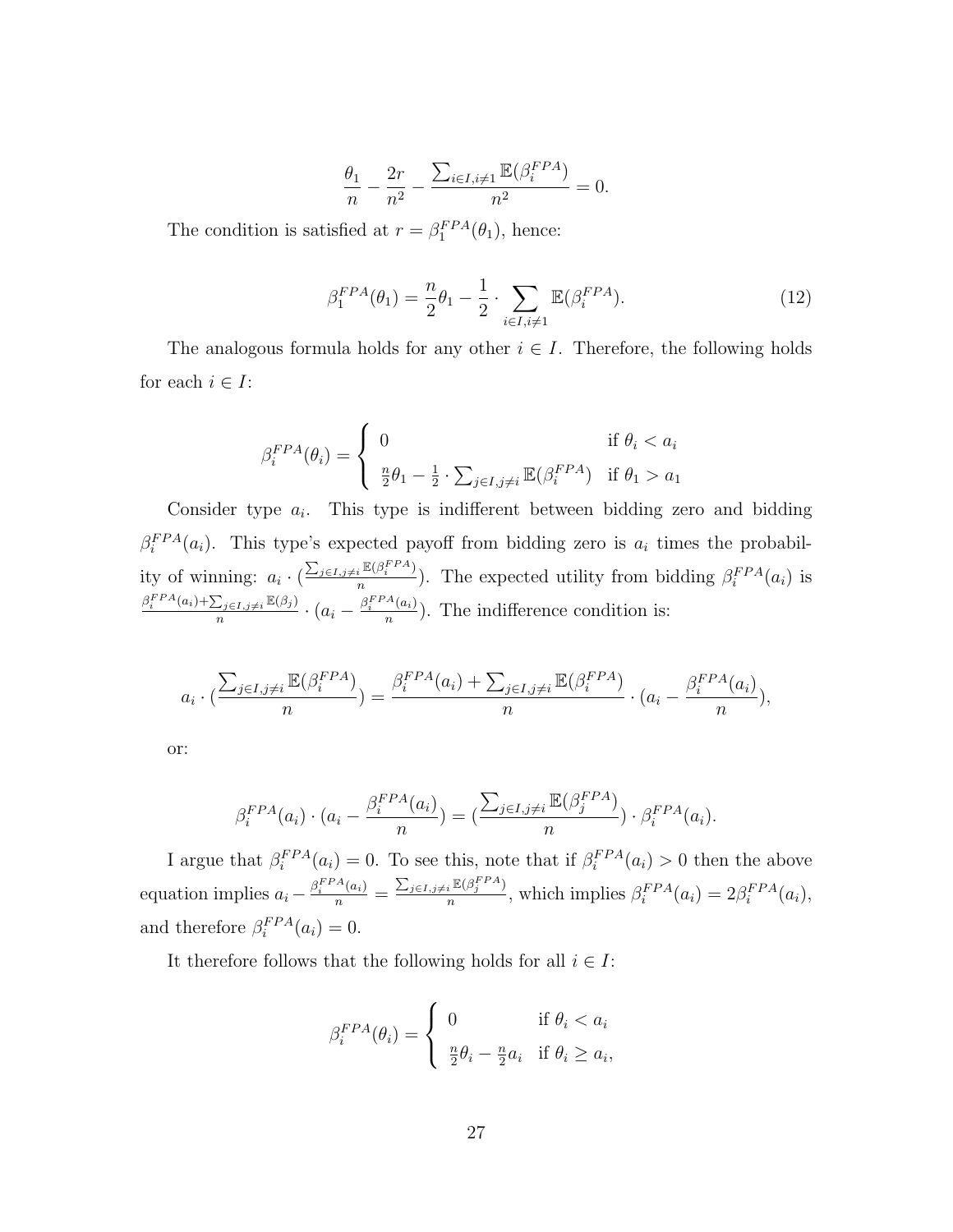where  $\frac{n}{2}a_i = \frac{1}{2}$  $\frac{1}{2} \cdot \sum_{j \in I, j \neq i} \mathbb{E}(\beta_j^{FPA}).$ 

Note that  $\mathbb{E}(\beta_i^{FPA}) = \frac{1}{2} \int_{a_i}^1 (nt - na_i) f(t) dt = \frac{n}{2}$  $\frac{n}{2}\int_{a_i}^1 tf(t)dt - \frac{n}{2}$  $\frac{n}{2}a_i(1 - F(a_i)).$ Therefore:

$$
\sum_{j \in I, j \neq 1} \mathbb{E}(\beta_j^{FPA}) = \frac{n}{2} \sum_{j \in I, j \neq 1} \{ \int_{a_i}^1 t f(t) dt - a_i (1 - F(a_i)) \} = na_1,
$$

or:

$$
\sum_{j\in I, j\neq 1} \left\{ \int_{a_i}^1 tf(t)dt - a_i(1 - F(a_i)) \right\} = 2a_1.
$$

Since  $|I| > 1$ , assume, w.l.o.g, that  $2 \in I$ . Then:

$$
\sum_{j\in I, j\neq 2} \left\{ \int_{a_i}^1 t f(t) dt - a_i (1 - F(a_i)) \right\} = 2a_2.
$$

By the same argument given in the proof of Theorem 1,  $a_1 = \cdots = a_n$ . Therefore, the equilibrium bid function,  $\beta^{FPA}$ , is given by:

$$
\beta(\theta) = \begin{cases} 0 & \text{if } \theta < a \\ \frac{n}{2}\theta - \frac{n}{2}a & \text{if } \theta \ge a, \end{cases}
$$

where  $a = \frac{n-1}{n}$  $\frac{-1}{n} \cdot \mathbb{E}(\beta^{FPA})$ , or  $\mathbb{E}(\beta^{FPA}) = \frac{na}{n-1}$ . This condition can be written as:

$$
\mathbb{E}(\beta^{FPA}) = \frac{1}{2} \int_{a}^{1} (nt - na) f(t) dt = \frac{n}{2} \int_{a}^{1} tf(t) dt - \frac{n}{2} a(1 - F(a)) = \frac{na}{n - 1},
$$

or:

$$
\int_a^1 tf(t)dt = a \cdot \left(\frac{n+1}{n-1}\right) - aF(a).
$$

By Theorem 1, this equation has a unique solution—the cutoff from the secondprice model. By the argument from Theorem 1's proof it also follows that  $|I| = n$ .  $\Box$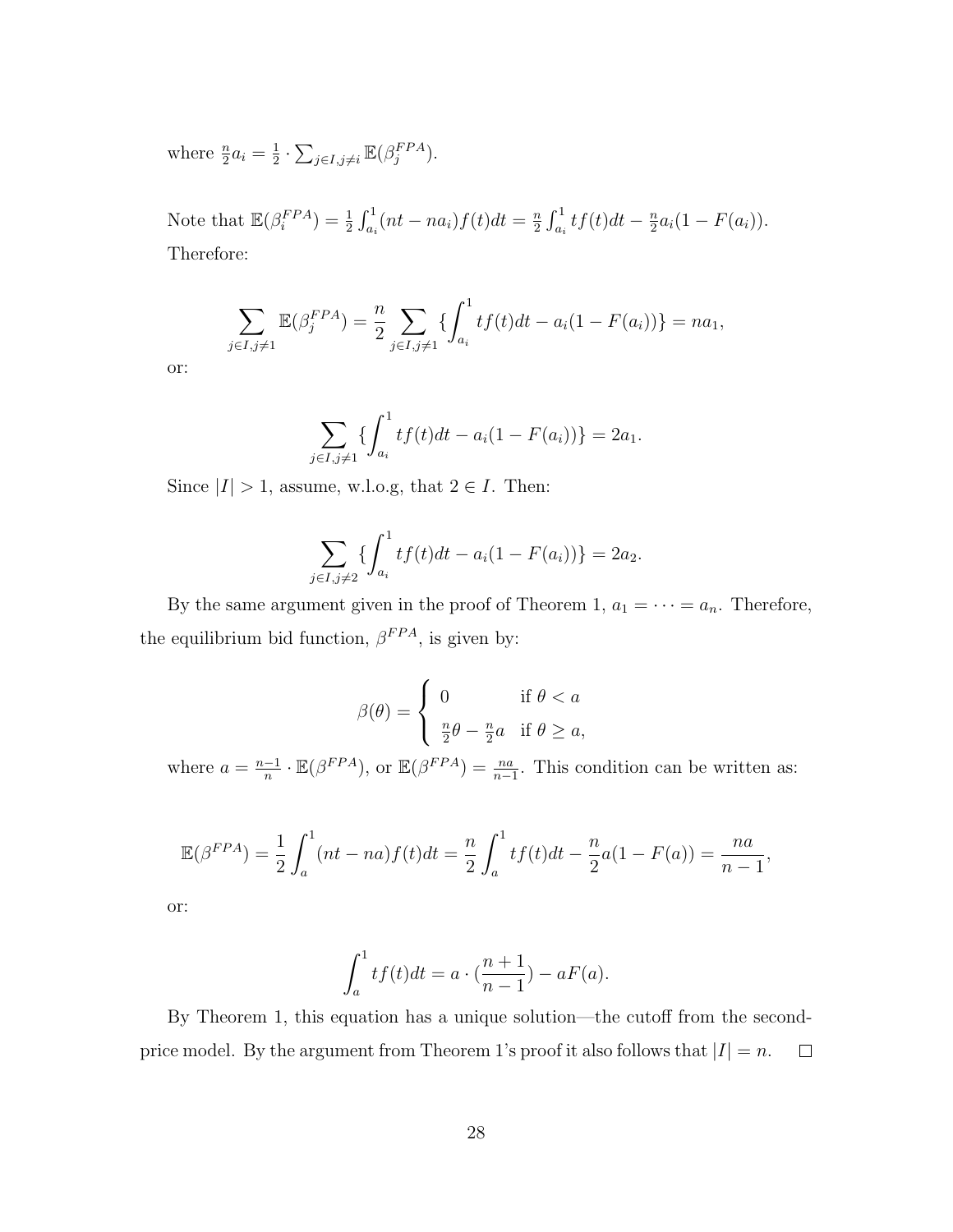I now turn to proving Theorems 3 and 4. In either one, existence of a symmetric equilibrium follows from Reny (2011), and the fact that the equilibrium bid function is weakly increasing follows from standard arguments (see Lemma 1); it remains to show that, under either auction format, low enough types bid zero.

*Proof of Theorem 3:* Assume the general second-price model. Let  $\beta$  be the symmetric equilibrium bid function, and suppose that all  $j \neq i$  follow this function. When player i with type  $\theta$  sends the report r, his expected utility is:

$$
\int \{H(A(r,\beta_{-i}(t_{-i})))\theta - s_i(r,\beta_{-i}(t_{-i})\int_0^{A(r,\beta_{-i}(t_{-i}))} th(t)dt\}f_{-i}(t_{-i})dt_{-i}.
$$

The derivative of this expression w.r.t  $r$  is:

$$
\int \left\{ h(A(r,\beta_{-i}(t_{-i}))) \cdot A_1(r,\beta_{-i}(t_{-i})) \cdot \theta - \frac{\partial}{\partial r} [s_i(r,\beta_{-i}(t_{-i})) \int_0^{A(r,\beta_{-i}(t_{-i}))} th(t)dt] \right\} f_{-i}(t_{-i}) dt_{-i}.
$$
\nAt  $\theta = 0$  this derivative is  $-\int \left\{ \frac{\partial}{\partial r} [s_i(r,\beta_{-i}(t_{-i})) \int_0^{A(r,\beta_{-i}(t_{-i}))} th(t)dt] \right\} f_{-i}(t_{-i}) dt_{-i} \n0. \quad \Box$ 

Proof of Theorem 4: The arguments are identical to those give in the proof of Theorem 3, except that that are applied to the expected utility  $\int \{H(A(r, \beta_{-i}(t_{-i})))\theta$  $s_i(r, \beta_{-i}(t_{-i})A(r, \beta_{-i}(t_{-i}))\}f_{-i}(t_{-i})dt_{-i}$  $\Box$ 

*Proof of Theorem 5:* Make the theorem's assumptions and let  $\beta$  be the bid function of a symmetric equilibrium in the second-price model. Assume by contradiction that 1  $\frac{1}{2} \cdot \beta$  is not a symmetric equilibrium function in the first-price model. Then there exists a player i, a type  $\theta$  and a bids x such that: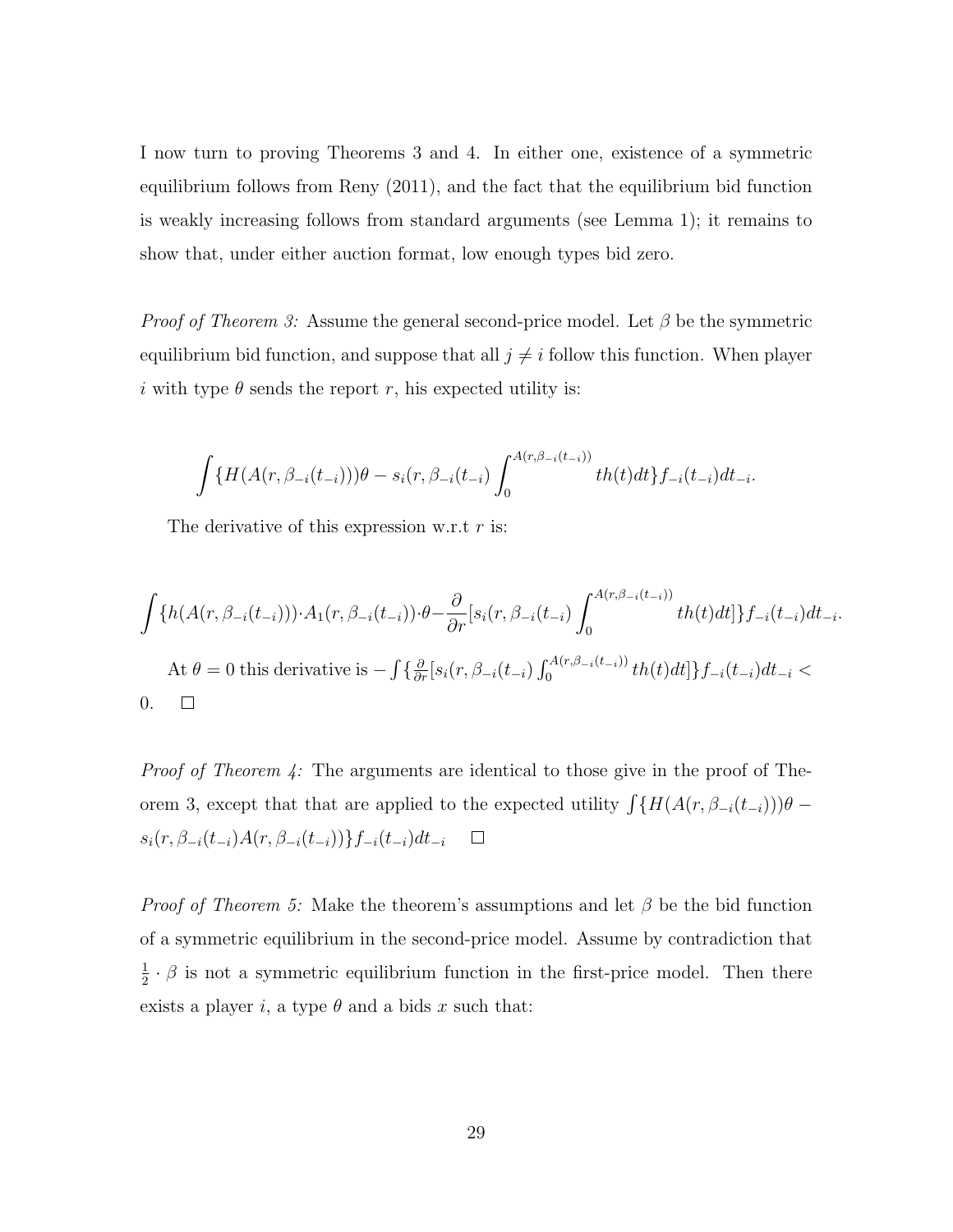$$
\int A(x, \frac{1}{2}\beta_{-i}(t_{-i})) \cdot [\theta - s_i(x, \frac{1}{2}\beta_{-i}(t_{-i})) \cdot A(x, \frac{1}{2}\beta_{-i}(t_{-i}))]f_{-i}(t_{-i})dt_{-i} > \n> \int A(\frac{1}{2}\beta(\theta), \frac{1}{2}\beta_{-i}(t_{-i})) \cdot [\theta - s_i(\frac{1}{2}\beta(\theta), \frac{1}{2}\beta_{-i}(t_{-i})) \cdot A(\frac{1}{2}\beta(\theta), \frac{1}{2}\beta_{-i}(t_{-i}))]f_{-i}(t_{-i})dt_{-i} = \n= \frac{1}{2} \int A(\beta(\theta), \beta_{-i}(t_{-i})) \cdot [\theta - s_i(\beta(\theta), \beta_{-i}(t_{-i})) \cdot \frac{A(\beta(\theta), \beta_{-i}(t_{-i}))}{2}]f_{-i}(t_{-i})dt_{-i} \ge \n\geq \frac{1}{2} \int A(2x, \beta_{-i}(t_{-i})) \cdot [\theta - s_i(2x, \beta_{-i}(t_{-i})) \cdot \frac{A(2x, \beta_{-i}(t_{-i}))}{2}]f_{-i}(t_{-i})dt_{-i} = \n= \int A(x, \frac{1}{2}\beta_{-i}(t_{-i})) \cdot [\theta - s_i(x, \frac{1}{2}\beta_{-i}(t_{-i})) \cdot A(x, \frac{1}{2}\beta_{-i}(t_{-i}))]f_{-i}(t_{-i})dt_{-i}, \frac{2\beta_{-i}(t_{-i})}{2}]f_{-i}(t_{-i})dt_{-i} =
$$

which is a contradiction. The analogous considerations establish the implication in the other direction.  $\Box$ 

*Proof of Proposition 7:* W.l.o.g suppose that  $n = 2.27$  Let player 2 be the active member who bids  $\theta_2$ , as he would have done in an ordinary IPV second-price auction. I will show that, given this behavior of player 2, it is optimal for player 1 to refrain from bidding, no matter his type.

To see this, consider the case where player 1 sends the report x. Conditional on a particular value of  $\theta_2$  that satisfies  $\theta_2 < x$ , player 1's expected utility is  $\frac{x}{M}(\theta_1 - \frac{x}{2})$  $rac{x}{2} \cdot \frac{x}{x+1}$  $\frac{x}{x+\theta_2}$ ); given a particular  $\theta_2$  that satisfies  $\theta_2 > x$ , the utility is  $\frac{\theta_2}{M}(\theta_1 - \frac{\theta_2}{2})$  $\frac{\theta_2}{2} \cdot \frac{x}{x+1}$  $\frac{x}{x+\theta_2}$ ). Therefore, player 1's expected utility from reporting  $x$  is:

$$
\frac{1}{M}\int_0^x x(\theta_1-\frac{x}{2}\cdot\frac{x}{x+\theta_2})f(\theta_2)d\theta_2+\frac{1}{M}\int_x^1\theta_2(\theta_1-\frac{\theta_2}{2}\cdot\frac{x}{x+\theta_2})f(\theta_2)d\theta_2.
$$

I will show that the maximal type,  $\theta_1 = 1$ , finds it optimal to refrain from bidding. That is, the following holds for all  $x > 0$ .

Consider first  $x \leq 1$ . Here, the following needs to be proved:

<sup>&</sup>lt;sup>27</sup>This assumptions is w.l.o.g because of the bid aggregation rule and the cost sharing rule, both of which are insensitive to the number of players; in other words, sustaining the profile as equilibrium for  $n = 2$  implies sustainability for any n.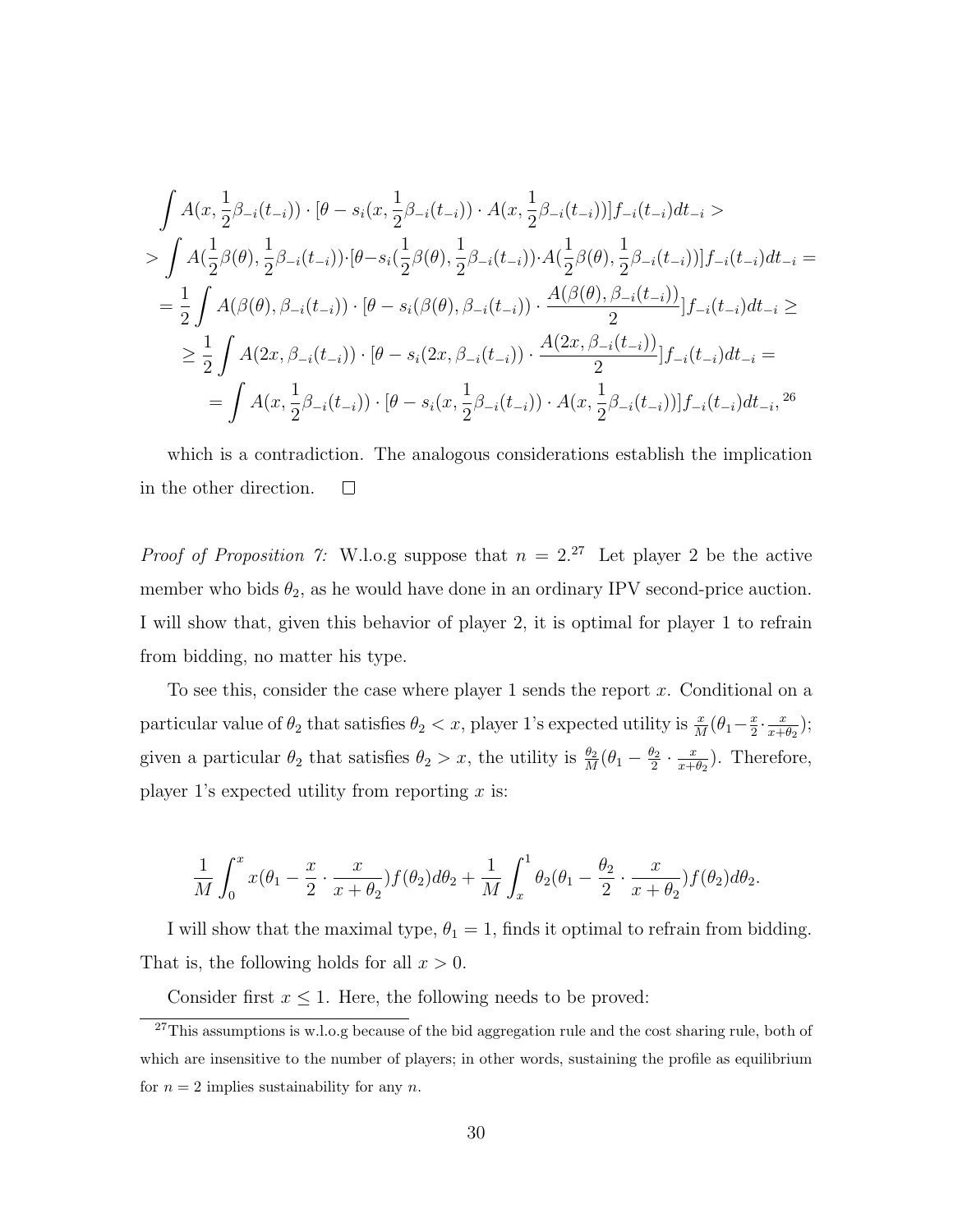$$
\frac{1}{M}\int_0^x x(1-\frac{x}{2}\cdot\frac{x}{x+\theta_2})f(\theta_2)d\theta_2+\frac{1}{M}\int_x^1\theta_2(1-\frac{\theta_2}{2}\cdot\frac{x}{x+\theta_2})f(\theta_2)d\theta_2\leq \frac{E}{M}.
$$

Thus, in this case it is enough to show that:

$$
\int_0^x x(1-\frac{x}{2}\cdot\frac{x}{x+\theta_2})f(\theta_2)d\theta_2+\int_x^1 \theta_2f(\theta_2)d\theta_2 \leq \int_0^1 \theta_2f(\theta_2)d\theta_2,
$$

or:

$$
\int_0^x x(1-\frac{x}{2}\cdot\frac{x}{x+\theta_2})f(\theta_2)d\theta_2 \le \int_0^x \theta_2 f(\theta_2)d\theta_2.
$$

The above is implied by the following  $(\theta_2$  is the denominator is replaced by x):

$$
\int_0^x x(1-\frac{x}{4})f(\theta_2)d\theta_2 \le \int_0^x \theta_2 f(\theta_2)d\theta_2.
$$

This inequality holds as equality at  $x = 0$ , hence it is enough to show that the derivative of its RHS w.r.t  $x$  is greater than the one of the LHS:

$$
\int_0^x (1 - \frac{x}{2}) f(\theta_2) d\theta_2 + x(1 - \frac{x}{4}) f(x) \le x f(x),
$$

or:

$$
4\int_0^x (1-\frac{x}{2})f(\theta_2)d\theta_2 \leq x f(x).
$$

Again, this is true when  $x = 0$ , so it is enough to prove the ordering of derivatives:  $-2F(x) + 4(1-\frac{x}{2})$  $\frac{x}{2} f(x) \le f(x) + xf'(x)$ , or  $3f(x) \le 2F(x) + 2xf(x) + xf'(x)$ , which holds by assumption.

Now consider a deviation to  $x > 1$ . What needs to be proved is that:

$$
\int_0^1 x(1 - \frac{x^2}{2(x + \theta_2)}) f(\theta_2) d\theta_2 \le E,
$$

so it is enough to establish  $\int_0^1 x(1 - \frac{x^2}{2(x+1)}) f(\theta_2) d\theta_2 \leq E$ . It is easy to check that the integrand,  $x - \frac{x^3}{2(x+1)}$ , is smaller than  $\frac{3}{4}$ .  $\Box$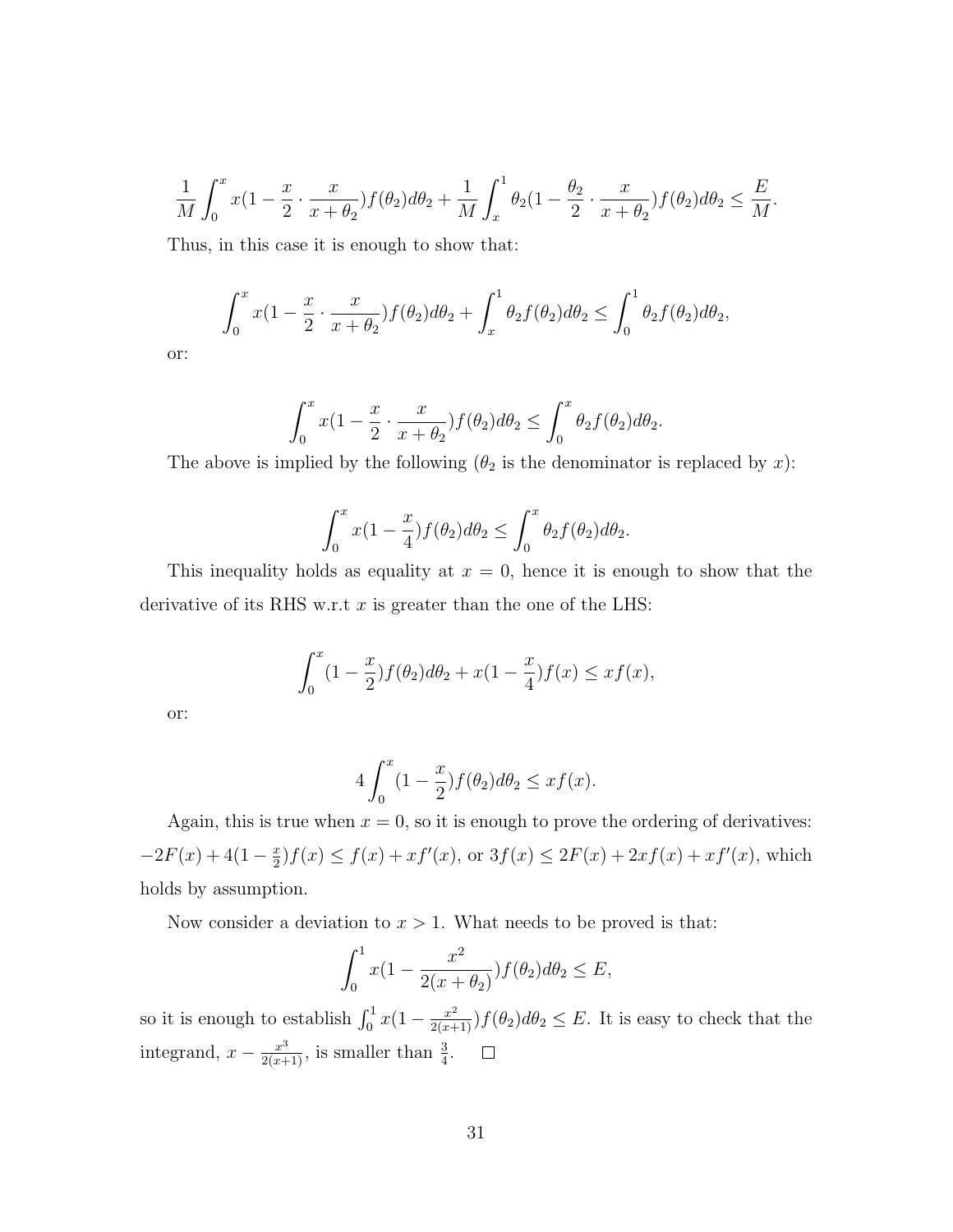It needs to be shown that this expression is maximized at  $x = 0$ , namely that the following holds for all  $x \in [0,1] \mathpunct{:}^{28}$ 

$$
\int_0^x \theta_2^{\alpha-1} [x\theta_1 - \frac{x^3}{2(x+\theta_2)}] d\theta_2 + \int_x^1 \theta_2^{\alpha} [\theta_1 - \frac{x\theta_1}{2(x+\theta_2)}] d\theta_2 \le \int_0^1 \theta_1 \theta_2^{\alpha} d\theta_2.
$$

The LHS is bounded from above by:

$$
\int_0^x \theta_2^{\alpha-1} [x\theta_1 - \frac{x^3}{2(1+\theta_2)}] d\theta_2 + \int_x^1 \theta_2^{\alpha} [\theta_1 - \frac{x\theta_1}{2(1+\theta_2)}] d\theta_2 =
$$
\n
$$
= \frac{x^{\alpha+1}}{\alpha} \theta_1 + \left(\frac{1-x^{\alpha+1}}{\alpha+1}\right) \theta_1 - \int_0^x \theta_2^{\alpha-1} \frac{x^3}{2(1+\theta_2)} d\theta_2 - \int_x^1 \theta_2^{\alpha} \frac{x\theta_1}{2(1+\theta_2)} d\theta_2 \le
$$
\n
$$
\le \frac{x^{\alpha+1}}{\alpha} \theta_1 + \left(\frac{1-x^{\alpha+1}}{\alpha+1}\right) \theta_1 - \min\{x^3, x\theta_1\} \int_0^1 \frac{\theta_2^{\alpha}}{2(1+\theta_2)} d\theta_2.
$$

Therefore, it is enough to prove that:

$$
\frac{x^{\alpha+1}}{\alpha}\theta_1 + \left(\frac{1-x^{\alpha+1}}{\alpha+1}\right)\theta_1 - \min\{x^3, x\theta_1\} \int_0^1 \frac{\theta_2^{\alpha}}{2(1+\theta_2)} d\theta_2 \le \int_0^1 \theta_1 \theta_2^{\alpha},
$$

or:

$$
\frac{x^{\alpha+1}}{\alpha}\theta_1 + \left(\frac{1-x^{\alpha+1}}{\alpha+1}\right)\theta_1 - \min\{x^3, x\theta_1\} \int_0^1 \frac{\theta_2^{\alpha}}{2(1+\theta_2)} d\theta_2 \le \frac{\theta_1}{\alpha+1}.
$$

Therefore, it is enough to prove that:

$$
\frac{\theta_1 x^{\alpha+1}}{\alpha(\alpha+1)} + \frac{\theta_1}{\alpha+1} - \frac{\min\{x^3, x\theta_1\}}{4} \int_0^1 \theta_2^{\alpha} d\theta_2 \le \frac{\theta_1}{\alpha+1},
$$

or:

$$
\frac{4\theta_1 x^{\alpha+1}}{\alpha} \le \min\{x^3, x\theta_1\}.
$$
\n(13)

If  $x^3 < x\theta_1$  then (13) becomes  $4\theta_1 x^{\alpha-2} \leq \alpha$ ; otherwise, it becomes  $4x^{\alpha} \leq \alpha$ . In either case, the desired inequality is satisfied if  $\alpha \geq 4$ .  $\Box$ 

<sup>&</sup>lt;sup>28</sup>Because of the bid aggregation rule,  $x > 1$  is clearly not optimal.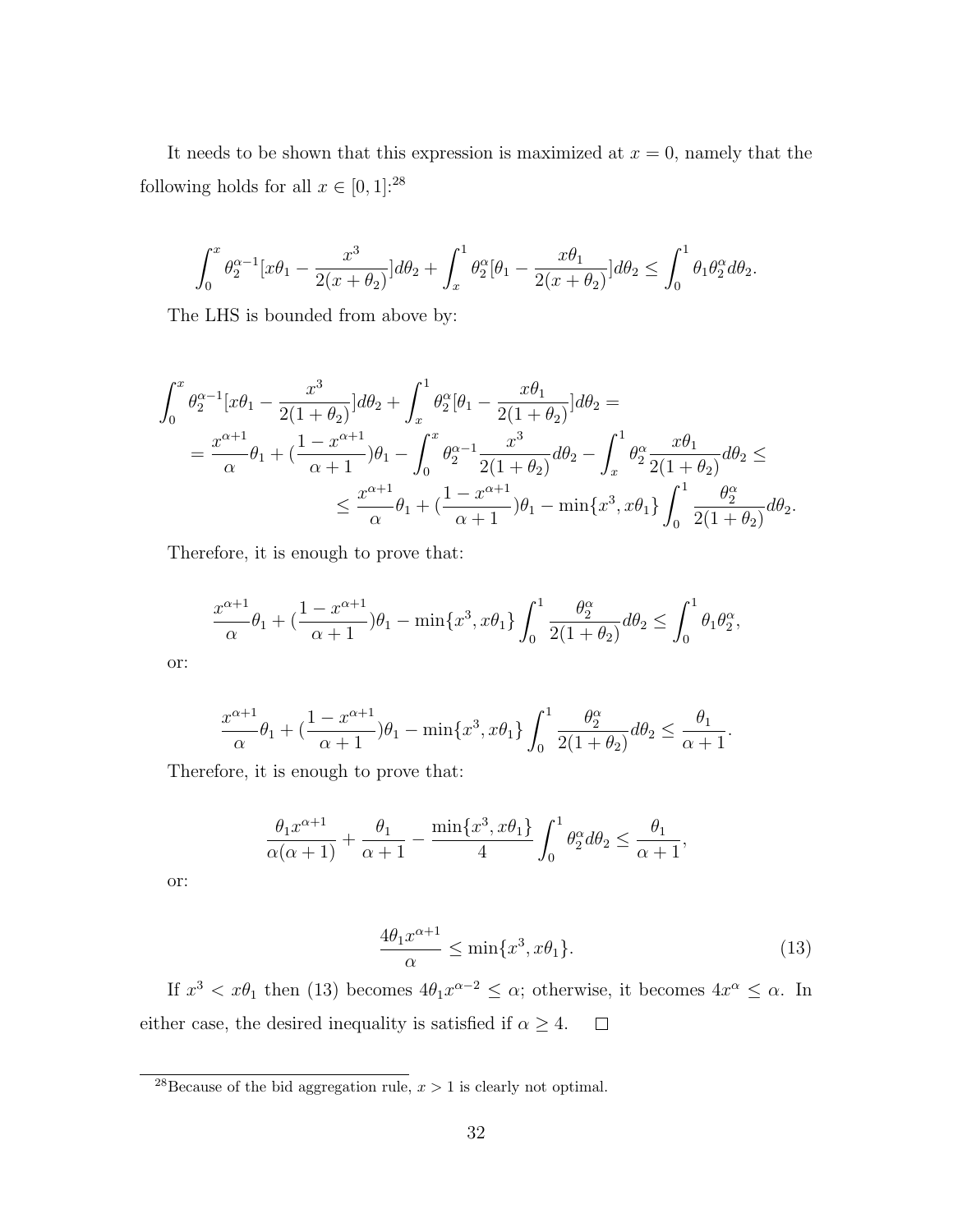Proof of Proposition 8: Make the proposition's assumptions, and assume by contradiction that there exists an equilibrium with, w.l.o.g,  $\beta_i \equiv 0$  for  $i = 1, \dots, n - 1$ .

Let  $\phi(\theta)$  be such that  $A(0, \dots, 0, \phi(\theta)) = \theta$ . Clearly, player *n*'s best-response is to bid according to the function  $\phi(.)$ . Now, consider, w.l.o.g, player 1's. His expected payoff in this equilibrium is  $\theta_1 \cdot \int_0^1 H(t)f(t)dt$ .

Let  $\bar{r}$  denotes a bid that results in sure winning for the MUMB if it is submitted by one of its members, regardless of the behavior of the other members. Therefore, when the maximal type reports  $\bar{r}$  his expected utility is:

$$
\int_0^1 \{1 - s_1(\bar{r}, t) \int_0^M zh(z)dz\} f(t)dt.
$$

Therefore, in order to show that  $\theta_1 = 1$  has a profitable deviation, it suffices to show that:

$$
\int_0^1 \{1 - s_1(\bar{r}, t) \int_0^M zh(z)dz\} df(t) > \int_0^1 H(t)f(t)dt.
$$

Applying integration by parts to the RHS, it follows that the above inequality is equivalent to:

$$
1 - \bar{s}_1 \cdot \int_0^M zh(z)dz > 1 - \int_0^1 F(t)h(t)dt,
$$

where  $\bar{s}_1$  is the expected value of  $s_1$ . Since  $M \geq 1$  and  $\bar{s}_1 \in (0,1)$  it is enough to show that:

$$
1 - \int_0^1 zh(z)dz \ge 1 - \int_0^1 F(t)h(t)dt,
$$

or  $\int_0^1 F(t)h(t)dt \geq \int_0^1 zh(z)dz$ , which holds because F is first order stochastically dominated by the uniform distribution.  $\Box$ 

Acknowledgments will appear in the paper's final version.